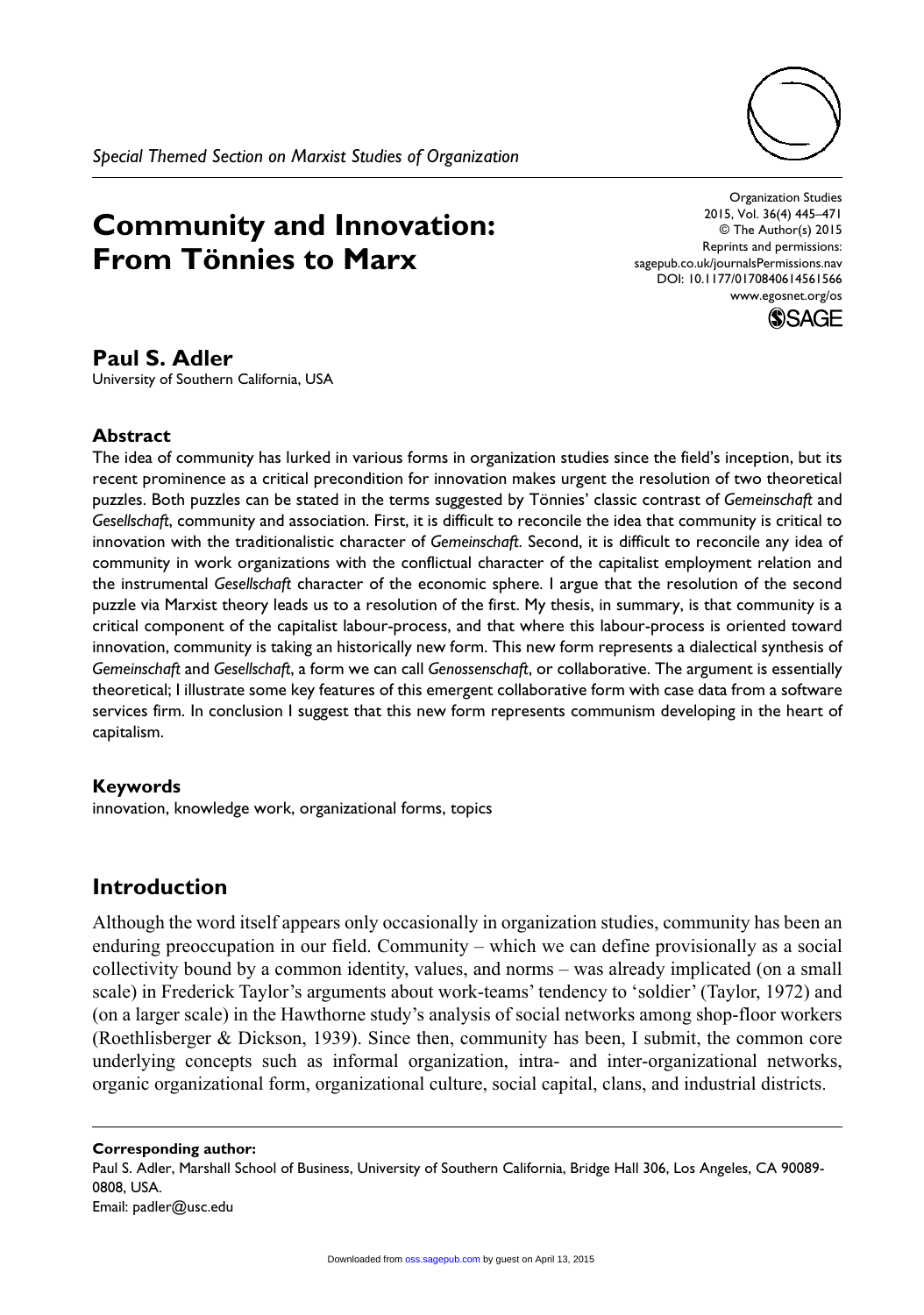In recent years, the theme of community has become increasingly prominent, in particular in discussions of innovation in industry, and most notably in the literature on communities of practice, technical communities, open source communities, and supplier communities (O'Mahony & Lakhani, 2011). In many accounts, the growing importance of community within and beyond firms is due to community's critical role in stimulating innovation and to the increasingly important role of innovation in firms' competitiveness (Adler, 2001; Benkler, 2006; Brown & Duguid, 2001; Grant & Baden-Fuller, 2000; Powell, 1989). Enthusiasts claim that the proliferation of these forms of community is dramatically reshaping the industrial landscape (e.g. Castells, 2011).

Community's recent prominence in studies of innovation makes urgent the resolution of two interrelated theoretical puzzles. Both can be stated in the terms suggested by Tönnies' classic contrast of *Gemeinschaft* and *Gesellschaft* (Tönnies, 1957). First, it is difficult to reconcile the purported role of community as an antecedent to innovation with the standard accounts of community. The paradigmatic form of community – Tönnies' *Gemeinschaft*, familiar to organization studies as Ouchi's 'clan' type of organization (Ouchi, 1980) – is essentially traditionalistic, notoriously insular, conservative, and status bound, and as such it is a context that is hardly conducive to dynamic innovation. Not surprisingly, therefore, many discussions of community's role in innovation simply ignore the need to characterize community theoretically, using the term simply to designate any collectivity, without asking what kind of social order is being invoked (as noted by West & Lakhani, 2008).

Second, it is difficult to reconcile this enthusiasm for community with the body of sceptical writing arguing that the basic structure of capitalism – its fundamentally competitive and exploitative nature, its predominantly instrumental and contractual *Gesellschaft* character – makes any idea of community in industry a fantasy (e.g. Alvesson & Thompson, 2006). More generally, the field of organization studies is somewhat polarized between those who see community as a primordial feature of persistent human collectivities, including businesses (e.g. d'Iribarne, 2003), and on the other side those who see power asymmetries as a fundamental feature of social structures (e.g. Reed, 2001) and who therefore critique as essentially obfuscatory any affirmation of bonds of community within industry. Indeed, debates on community and related concepts reflect the long-standing tension in sociology between theories of regulation and order versus theories of change and conflict (Burrell & Morgan, 1979; Contu & Willmott, 2003). Marxist theory – at least in its conventional form – provides one of the more compelling conflict-based critiques of the community thesis.

To respond to this pair of puzzles, this paper develops an alternative reading of Marx on community. This Marxist resolution of the second puzzle, I argue, also offers a resolution of the first. As regards the second puzzle, my reading of Marx's theory of the capitalist production process (building on Adler, 2007) suggests that community – in the form of what Marx calls the 'collective worker' – is an essential feature of the labour process, even under antagonistic capitalist employment conditions. As regards the first puzzle, I argue that the capitalist system based on exploitation and competition drives firms to higher levels of productivity and innovation, and in order to respond to these pressures, firms are led to reconfigure the labour-process community in a distinctive new form. This new form represents a dialectical synthesis of traditionalistic *Gemeinschaft* and contractual *Gesellschaft*, a synthesis that we might call collaborative *Genossenschaft* (German for partnership, cooperative, comradeship). This tendency, I argue, is in constant tension with the capitalist firm's profitability imperative, which both encourages the emergence of this new form of community and simultaneously undermines and thwarts it.

In developing this argument, the following sections first discuss the concept of community and define the two puzzles in more detail. Second, I review the role played by this concept in Marx's theory, and argue that capitalist development drives the emergence of this new form of community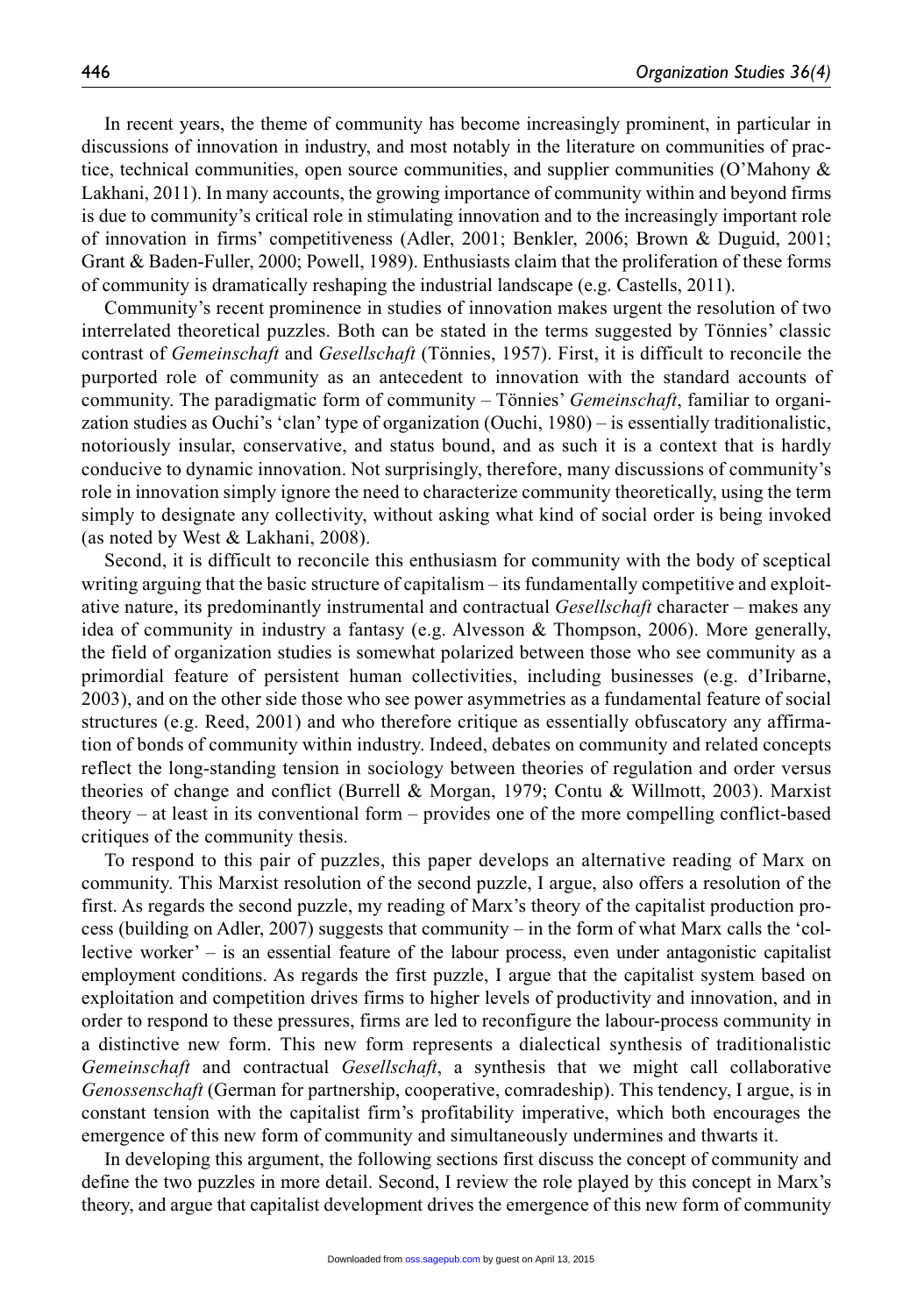within the capitalist enterprise along four dimensions: norms, values, authority, and capabilities. I then illustrate this transformation with some materials from a study of a software services company. A conclusion draws some implications, suggesting in particular that the emergence of a collaborative form of community can be understood as communism developing in the heart of capitalism.

## **Community and Innovation: Two Puzzles**

In sociology, the term community is usually taken to signify a social group characterized by common geography, face-to-face interaction, emotional bonds of loyalty, and homogeneous values and norms (Calhoun, 1998; Delanty, 2003; Hillery, 1955; Williams, 1985). In this literature, Tönnies (1957) is often the founding reference, contrasting traditional (pre-capitalist) and modern (capitalist) society by their respective anchoring in community – *Gemeinschaft* – versus association – *Gesellschaft. Gemeinschaft* is characterized by traditionalism, shared values and norms, mutual commitment, ascribed status, limited division of labour, and simple social structures; *Gesellschaft* is characterized by voluntary, anonymous, arm's length, contractual relations, and instrumental values (Brint, 2001; Calhoun, 1998). *Gemeinschaft* is implicit or explicit in many discussions of community among scholars of organization studies: Ouchi's 'clan', for example, is explicitly grounded in Tönnies' concept (Ouchi & Barney, 2004).

As Gläser (2001) points out, recent decades have seen a shift in usage: scholars and laypeople alike have increasingly applied the term community in a more minimalist fashion, to collectivities that are neither normatively dense nor geographically bounded, without face-to-face interaction or affective ties. Indeed, on Gläser's account, community as such is any collectivity in which participants have 'a perception of having something in common with others' (p. 7). Djelic and Quack (2010) follow a similar path. In the language proposed by Ren et al. (2007), this is a community based on mere categorical identity rather than on interpersonal bonds.

It is this minimalist understanding of community that seems to be at work in many studies of innovation, such as those listed by O'Mahony and Lakhani (2011) on open source communities as well as those on scientific communities, occupational communities, communities of practice, technical communities, and online communities. To this list we could add: epistemic communities (Haas, 2009), supplier communities (Doel, 1999; Sheth & Sharma, 1997); brand communities (McAlexander, Schouten, & Koenig, 2002; Muniz Jr & O'Guinn, 2001), consumer communities (Kruckeberg & Starck, 2004; Shang, Chen, & Liao, 2006), and user communities (Morrison, Roberts, & Von Hippel, 2000; Von Hippel, 2005).

#### *Puzzle #1: How can community support innovation?*

Neither *Gemeinschaft* nor minimalist community provides a context conducive to innovation. Take first *Gemeinschaft*: notwithstanding the popularity of Ouchi's clan concept in innovation research, *Gemeinschaft* creates a context that is clearly inhospitable to innovation. *Gemeinschaft* is characterized by strong loyalty to insiders, high barriers to outsiders, and low tolerance for diversity, whereas an impressive body of research has shown that innovation thrives on difference and diversity (DiTomaso, Post, & Parks-Yancy, 2007; Gulley & Lakhani, 2010; Jehn, Greer, Levine, & Szulanski, 2008; Page, 2008; Van Knippenberg, De Dreu, & Homan, 2004) and on a dispersed network of weak ties (Granovetter, 1982; Ruef, 2002). Scholars have expressed concern that for precisely this reason, the clan-like cohesion that characterizes some communities of practice (Brown & Duguid, 2001, p. 202) may support exploitation of existing capabilities but not the innovative creation of new capabilities (Cohendet & Simon, 2008; Lindkvist, 2005; Nooteboom, 2008).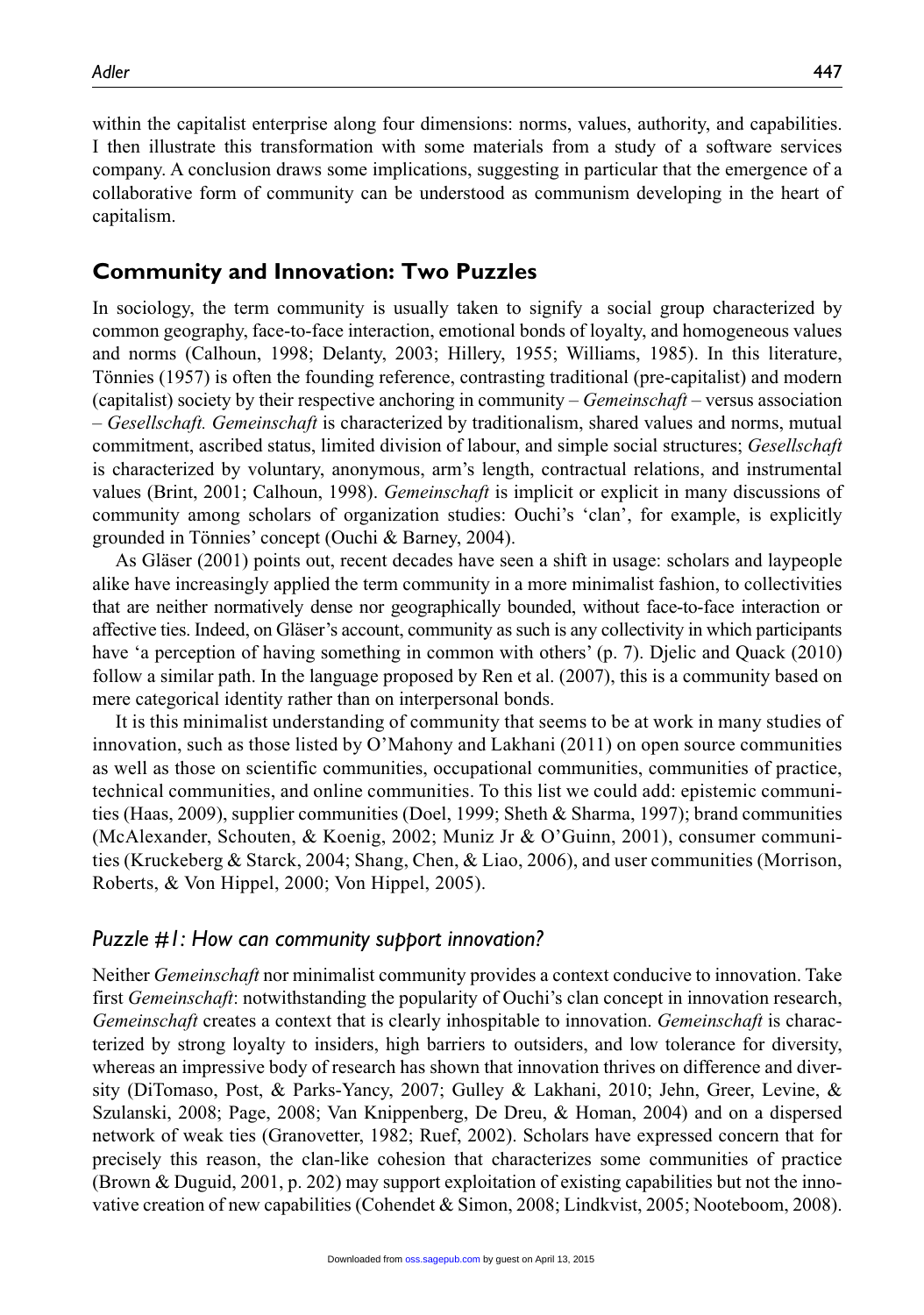This misfit between *Gemeinschaft* and innovation surely helps explain the retreat to the minimalist concept. In reality, however, the weaker, minimal forms of community have weak and variable effects on key outcomes, including innovation (Brint, 2001). Categorical identity is perhaps a necessary condition for innovation, but it is certainly not sufficient: categories can just as easily be formed around collectivities quite opposed to or uninterested in innovation. And on the other hand, many studies find innovation propelled by unusually strong shared norms and values, rather than merely minimal community (e.g. Chatman & Flynn, 2001; O'Reilly, Chatman, & Caldwell, 1991).

## *Puzzle #2: How can community function under capitalist conditions?*

Marxist theory offers an apparently compelling argument for doubting that – even if strong community were conducive to innovation – such community could survive in a capitalist society or enterprise. Take first the societal level. As compared to pre-capitalist societies, in capitalist societies the individual is emancipated – and alienated – from community. Community is replaced by mere instrumental association and class exploitation. As a result, in a class-divided, capitalist society, the state cannot represent the will of a community: it can only be a state for one class in its rule over others. Community here assumes great *ideological* prominence, precisely to compensate for its disappearance as society's *material* foundation. In *The German Ideology* we read:

Only in community [with others has each] individual the means of cultivating his gifts in all directions; only in the community, therefore, is personal freedom possible. In the previous substitutes for the community, in the State, etc. personal freedom has existed only for the individuals who developed within the relationships of the ruling class, and only insofar as they were individuals of this class. The illusory community, in which individuals have up till now combined, always took on an independent existence in relation to them, and was at the same time, since it was the combination of one class over against another, not only a completely illusory community, but a new fetter as well. In a real community the individuals obtain their freedom in and through their association. (Marx & Engels, 1970, p. 83)

Civil society under capitalism, Marx argues, can only mean bourgeois society – community of and for the propertied class, and mere 'illusory community' for society as a whole.

Let us turn now from the societal to the enterprise level. Inspired by Marx's critique, many Marxists are dismissive of any suggestion that community is operative in advanced capitalist societies. Indeed, so rigorous was this rejection that this dimension of social analysis was long absent from Marxist theorizing, lost in an indeterminate space between the economic base and the superstructure of state and ideology. Gramsci and Polanyi stood as rare exceptions (Burawoy, 2003).<sup>1</sup>

Marx's analysis of the capitalist production process – at least in its conventional reading – buttresses this sceptical view of community. Marx sees the capitalist production process as a contradictory unity of a labour process and a valorization process. In the valorization process, exchange-values in the form of monetary wages, materials costs, capital investment, and sales income are combined to create money profit. In the labour process, use-values in the form of workers' skills and effort, tools, and materials are combined to create new use-values in the form of products or services (Marx, 1977, Appendix). Marx says of the relationship between the two:

If capitalist direction [of work] is thus twofold in content, owing to the twofold nature of the process of production which has to be directed – on the one hand a social labor process for the creation of a product, and on the other hand capital's process of valorization – in form it is purely despotic. (Marx, 1977, p. 450)

The despotism of the capitalist production process seems to make a mockery of any claims of workplace community.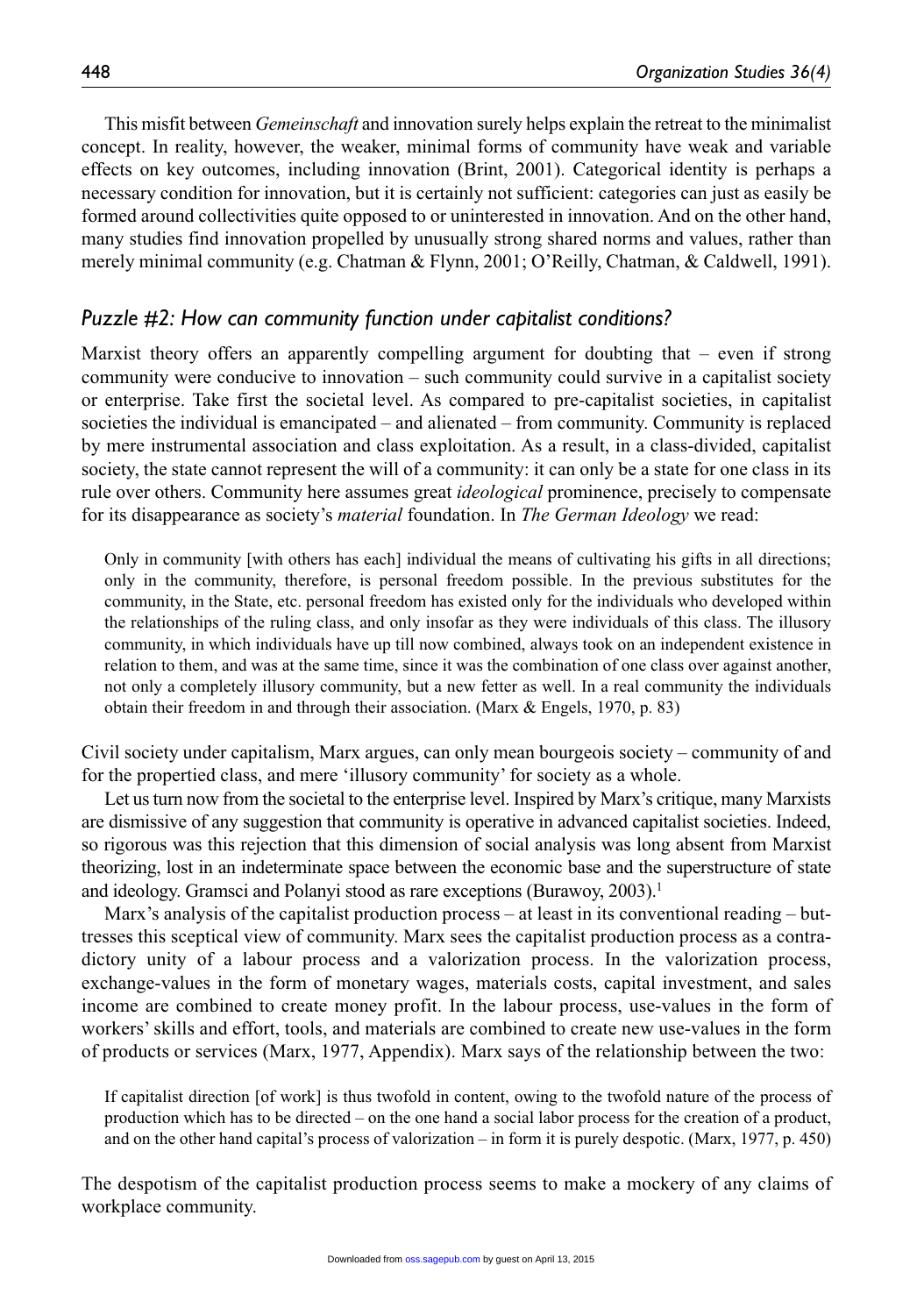# **Community in Marx's Historical Theory**

The thesis of the present article is that we can read Marx differently and more fruitfully, finding in his work an account of community that resolves both these puzzles – providing us with a way of understanding both the critical role played by community in the production process and how community comes to take a new form that better supports innovation.

## *Community in the labour process*

Community is an important but little discussed thread running through much of Marx's work (Mahowald, 1973; Megill, 1970; Sayer, 1990; Springborg, 1986). Engeström (1987) makes a strong case for a reading of Marx in which community figures as a crucial element of the transhistorical labour process, mediating (along with material and symbolic tools) the subject's praxis and the object of this activity. Community, Marx writes, is the 'first presupposition' of human productive activity (Marx, 1973, p. 472). However, community plays different roles and assumes different forms in different phases of history.

First, looking back in time, the famous section of Marx's *Grundrisse* on 'Forms which precede capitalist production' (Marx, 1973, pp. 471–514) frames the entire history of humanity prior to capitalism in terms of evolving forms of *Gemeinschaft* community. In pre-capitalist society, Marx writes: 'individuals relate not as workers but as proprietors – and members of a community who at the same time work' (Marx, 1973, p. 471).

The further back we trace the course of history, the more does the individual, and accordingly also the producing individual, appear to be dependent and to belong to a larger whole. At first, the individual in a still quite natural manner is part of the family and of the tribe which evolves from the family; later he is part of a community, of one of the different forms of the community which arise from the conflict and the merging of tribes. It is not until the eighteenth century that in bourgeois society the various forms of the social texture confront the individual as merely means towards his private ends, as external necessity. (Marx, 1971, Introduction)

Marx describes how the centrality of community in these pre-capitalist societies constrained the development of social productivity:

All forms [...] in which the community presupposes its subjects in a specific objective unity with their conditions of production, or in which a specific subjective mode of being presupposes the communities themselves as conditions of production, necessarily correspond to a development of the forces of production which is only limited, and indeed limited in principle. The development of the forces of production dissolves these forms, and their dissolution is itself a development of the human productive forces. (1973, p. 496)

Second, looking forward to a hoped-for future, Marx saw communism as a reassertion of community, now in a higher form and on a vastly expanded, indeed global, scale. Communism is the 'free association of producers' – the re-emergence of community as a condition of production and as society's overarching organizing principle, displacing market and state. As Marx says in his famous letter on the Russian peasant communes, communism will represent 'a superior form of the 'archaic' type of collective property and production' (Marx, 1989, p. 346).

Third, looking around at the capitalist form of society in which Marx lived and whose basic structure still prevails today, I argue that Marx's views on the 'illusory' character of societal community under capitalism and on the 'despotic' form of the production process are only part of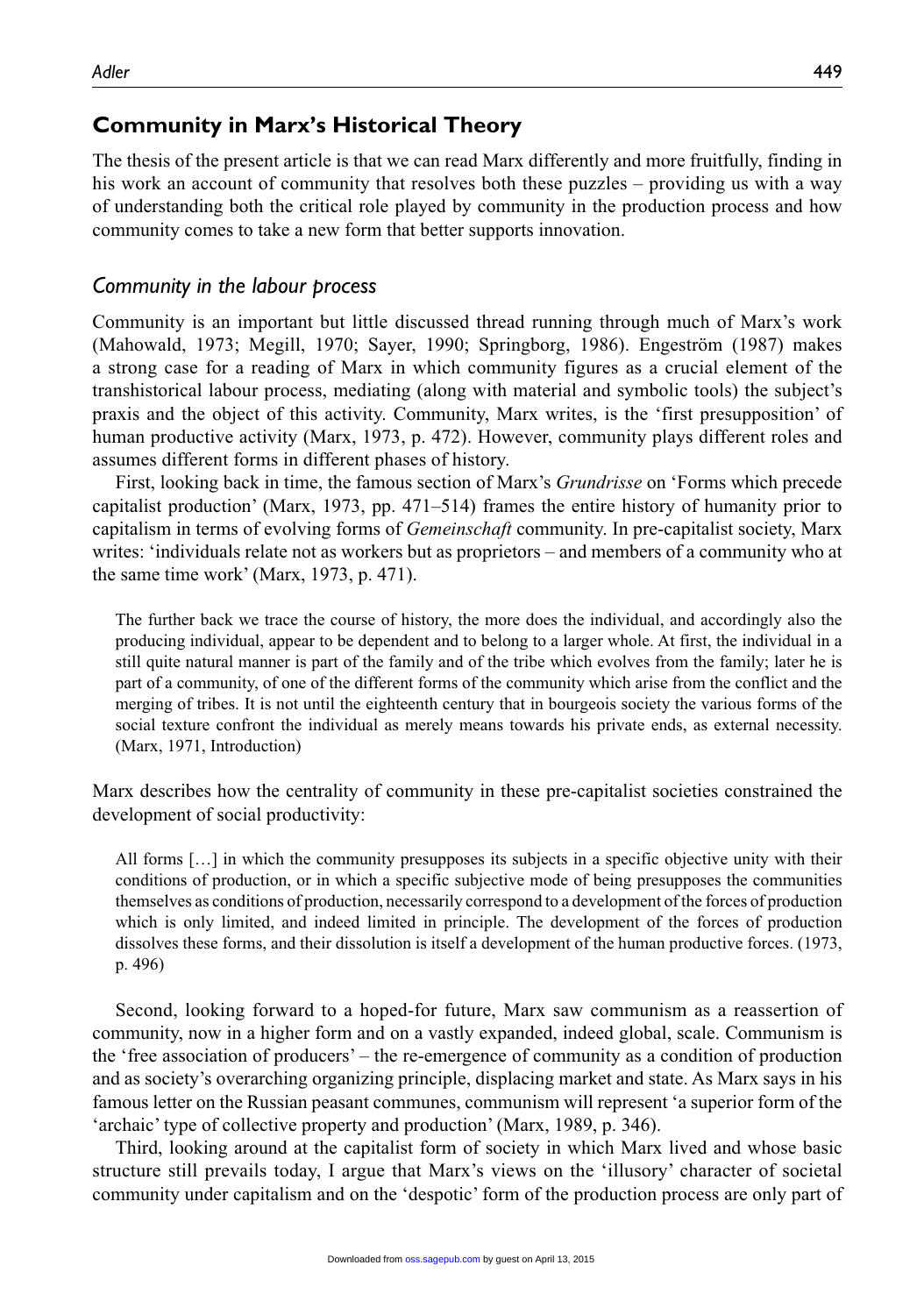a more complex, dialectical constellation. Contrary to the conventional reading, I argue that alongside these absences, community is a positive presence in Marx's theory – disguised only very lightly as 'cooperation' within the labour process of the 'collective worker'.2 The following paragraphs explicate this reading.

With the increased scale and complexity of the labour process wrought by capitalist development, the labour process – the production of use-values – becomes the task of a collectivity. Engels (1978, p. 702) characterized it in these terms:

Before capitalist production, i.e. in the Middle Ages […] the instruments of labour – land, agricultural implements, the workshop, the tool – were the instruments of labour of single individuals, adapted for the use of one worker [… Capitalist development transformed these productive forces] from means of production of the individual into *social* means of production, workable only by a collectivity of men. The spinning-wheel, the hand-loom, the blacksmith's hammer were replaced by the spinning-machine, the power-loom, the steam-hammer; the individual workshop, by the factory, implying the cooperation of hundreds and thousands of workmen. In like manner, production itself changed from a series of individual into a series of social acts.

These 'social acts' are the acts not of the individual worker but of a 'collective worker' – the entire mass of more or less specialized workers as well as technical and managerial staff, cooperating to produce use-values (Gramsci, 1971, p. 201; Marx, 1977, pp. 464, 468–9, 483, 544, 644, 945).

This collective worker, I submit, must function as a community – a collectivity with shared identity, values, and norms – if it is to support the cooperation essential to the complex, interdependent labour process that characterizes modern capitalist industry. While workers' perfunctory compliance to management authority might suffice to ensure profitability in some settings with very simple production processes or in some locations with unusually low production costs, and while financial incentives can be designed to encourage individual effort and even individual creative exploration, when production is more innovation-oriented the labour process requires that workers engage actively in mutual adjustment and joint problem-solving, and these in turn require a bond of trust that only community – not authority nor incentives – can provide (De Dreu & West, 2001; Eisenberger, Stinglhamber, Vandenberghe, Sucharski, & Rhoades, 2002; Keller, 1997; Ng, Feldman,  $\&$  Lam, 2010). And that is why the community theme recurs so frequently in the literature on innovation.

Under capitalist conditions, the stability and cohesion of this collective worker community is constantly challenged by the divisive and demotivating effects of the valorization process – the profit imperative that drives firms constantly to expand the value of capital invested. As noted above, the capitalist production process is a contradictory unity of the labour-process (producing use-values) and the valorization process (producing exchange-value and profit); but this contradiction is a 'real' contradiction, not merely a notional one: both poles are operative, and if the 'form' taken by management's direction of the labour process is 'purely despotic', this form is in a relation of real contradiction with the underlying 'content' of cooperation. Even as exploitation (in the valorization process) undermines the collective worker's cohesion, the imperatives of effective use-value creation (in the labour process) constantly impel firms to recreate that community. These two aspects of the production process co-exist in real tension. As a result of this contradictory character of the capitalist production process, the mutual adjustment and problem-solving required by modern production are typically precarious and realized only imperfectly: Delbridge calls the resulting configuration 'conflicted collaboration' (Delbridge, 2007).

This tension is overlain with a second, related one, insofar as some participants in the capitalist labour process occupy contradictory class locations, simultaneously members of the collective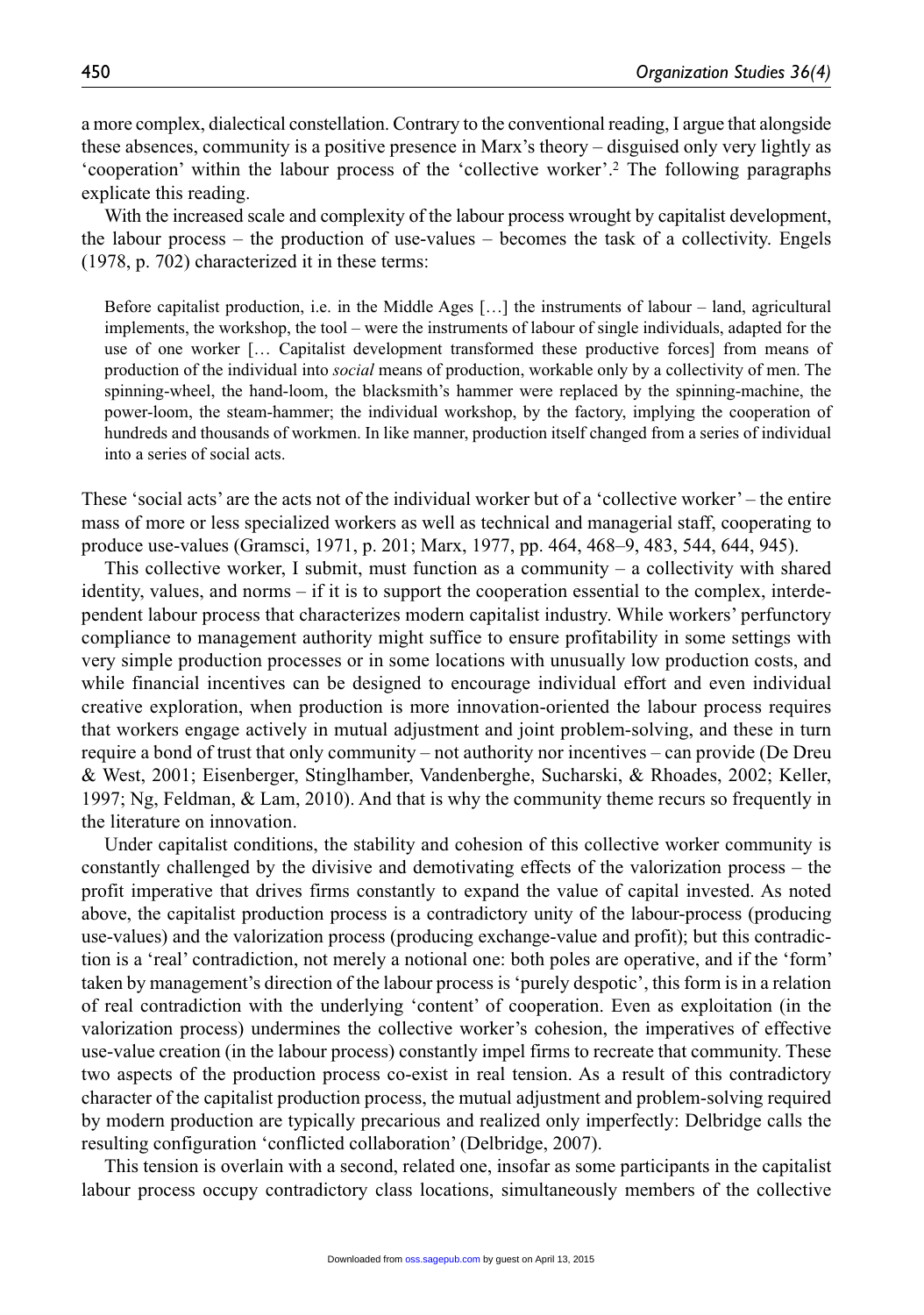worker and agents of exploitation (Meiksins, Smith, & Berner, 1996; Smith, 1987; Wright, 1985). Engineers and managers often occupy such locations, playing both a productive role as technical experts and an exploitative role as disciplinarians – and the latter often undermines the former, just as within the broader society class divisions often undermine civil society. Alongside the collective worker, management attempts to orchestrate a 'collective capitalist', the better to ensure the loyalty of these categories and thereby ensure valorization.

#### *The socialization of community: From traditionalism to collaboration*

The second puzzle can be resolved by recognizing that the capitalist production process embodies a real community in the form of the collective worker in the labour process; what then of the first puzzle? What type of labour-process community would support innovation?

The conventional reading of Marx sees him as arguing that that capitalism starts out by borrowing pre-capitalist, *Gemeinschaft* forms, but that this community is progressively destroyed as capitalism develops and *Gesellschaft* replaces *Gemeinschaft* in the workplace. In Marx's work, capitalist development brings a shift from 'formal' to 'real' subordination (or 'subsumption') of labour to capital (Marx, 1977, Parts 3, 4). At first, capitalist enterprises take over the labour process as they inherited it from feudalism, and work proceeds under the operational control of craft workers and their craft traditions. Only subsequently, when competition and legal limits on the length of the working day force capitalists to search for new sources of surplus value, do capitalists reengineer the labour process to wrest control from craft workers and assure the 'real' subordination of labour through technical and bureaucratic control over the labour process (Braverman, 1974; Edwards, 1979). This process of real subordination eliminates traditional, *Gemeinschaft* work relations and gives them a contractual *Gesellschaft* quality.

The previous section argued that this account misses the enduring importance of community to effective capitalist production: *Gesellschaft* is simply too thin and brittle a bond to support effective use-value production in much modern industry, particularly in innovation-oriented sectors. This leads to two qualifications of the conventional historical account – one minor, the other major.

The minor qualification: even as contractual, *Gesellschaft* relations of technical and bureaucratic control were expanding through capitalist industry during the 20th century; many organizations attempted to sustain cohesion in the collective worker by maintaining important elements of *Gemeinschaft*, in particular by creating paternalistic forms of bureaucracy (Heckscher, 1996; Jacoby & Taras, 1997; Rudolph & Rudolph, 1979). The 'informal' organization was often carefully nurtured, in the form of loyalty to the firm, to the sub-unit, and to the individual boss. The conventional account is surely correct that such traditionalistic bonds were useful to capitalists in suppressing class solidarity; and it is surely also correct that these efforts were doomed by the logic of capitalist development; but the persistence of these efforts also testifies to the importance of community for an effective labour process.

Notwithstanding these factors contributing to *Gemeinschaft's* persistence, in advanced capitalist societies the last decades of the 20th century seemed to bring us to a turning point, where that additive combination of paternalistic *Gemeinschaft* and bureaucratic *Gesellschaft* was no longer very viable. The intensification of global competition, the exhaustion of the Fordist accumulation regime, and the rise of neoliberal ideology drove many organizations to abandon their efforts to maintain worker loyalty (Thompson, 2003; Vidal, 2013). Ruthless hierarchical control and marketbased logics destroyed whatever remained of work-place *Gemeinschaft*.

However, alongside the organizations that embraced the hard logic of *Gesellschaft* market relations, other organizations have taken a different path, attempting to create a new form of community that would better satisfy the exigencies of modern, innovation-oriented production: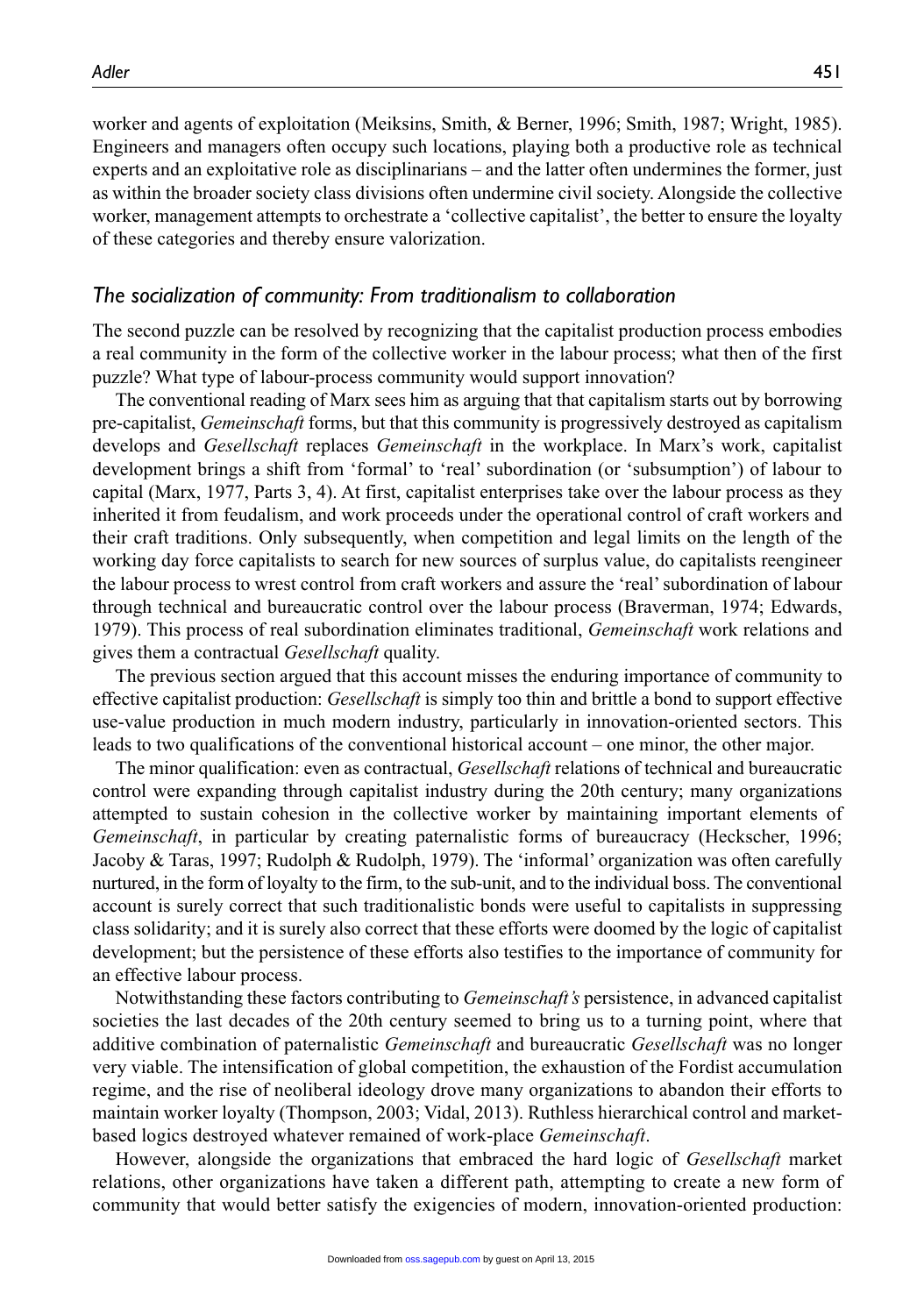this is my second, and more important, qualification to the conventional Marxist account. The real subordination of labour is a process in which the core contradictions of the capitalist production process are deepened, not eliminated in capital's favour. Alongside the destruction of *Gemeinschaft* community, capitalist development drives a constructive process that leads to the emergence of a qualitatively new type of community within the capitalist labour process.

The vector of this development is the process that Marx called 'socialization'. As explicated by Adler (2007), Marx's concept of socialization refers to the extent to which an activity embodies the capabilities of the larger society rather than only those that emerge in isolated, local contexts. Capitalist development, Marx argues, drives the progressive socialization of production, replacing reliance on tacit knowledge that is generated and disseminated locally with reliance on knowledge that is explicit, codified, and generated and disseminated globally. Craft and traditional forms of know-how are progressively replaced by science and engineering (Ingvaldsen, 2015). In this process, traditionalistic, parochial *Gemeinschaft* community is replaced, first, by contractual, universalistic *Gesellschaft*, and then, as the deficiencies of the latter prompt a search for a social order that can bring together in a novel synthesis the strengths of *Gemeinschaft* and *Gesellschaft*, we see the emergence of a new type of community – one we might call collaborative, or *Genossenschaft*. Whereas paternalistic bureaucracy buttressed the weaknesses of *Gesellschaft* with the conservative elements of *Gemeinschaft, Genossenschaft* represents a true dialectical supersession of the two earlier forms, incorporating the strengths of both. The emergence of *Genossenschaft* in the labour process is, on this reading, part of the socialization process, representing progress toward more rational, conscious planning and management of cooperation in large-scale, interdependent operations.

Adapting the account proposed by Cohen (1974), I posit that under *Gemeinschaft*, the individual is 'engulfed' by social structures that afford only 'undifferentiated unity'. Interpersonal relations are primarily conditioned by social status rather than individual choice. Under *Gesellschaft*, the individual emerges, but only in the 'alienated' form of 'differentiated disunity'. Social structures afford individual differentiation, but at the cost of the dissolution of traditional communities. The vector of dialectical transcendence of this contradiction would be toward a type of community that affords 'differentiated unity' – where individuals would play differentiated roles, but would bring their individualized consciousness to the cooperation required in the labour process.3

Viewed from this vantage point, many of the innovations in work organization under the banners of 'high commitment', 'corporate culture', 'teamwork', and 'soft skills' represent steps in the direction of this new type of community. Some theorists of post-Fordism have taken seriously these initiatives, but the more common Marxist position on this aspect of post-Fordism reflects the conventional Marxist scepticism about community and is therefore centred on a critique of what these initiatives do not achieve (Vidal, 2011). Without minimizing the validity of these critiques, I think that they miss the significance of these efforts in shaping this new type of community.

I characterize this new synthesis along several dimensions. In summary, collaborative, *Genossenshaft* community is …

\* in its *norms*, a synthesis of universalism and particularism: formalized procedures are used to ensure universal diffusion of best practices, and systematic ways of tailoring those procedures facilitate their adjustment to particular circumstances.

\* in its *values*, a synthesis of individualism and collectivism: the paramount value is the individual's ability to contribute creatively to the community's shared purpose.

The persistence of such norms and values requires buttressing by distinctive authority and capabilities. The synthesis in these dimensions makes *Genossenshaft* community …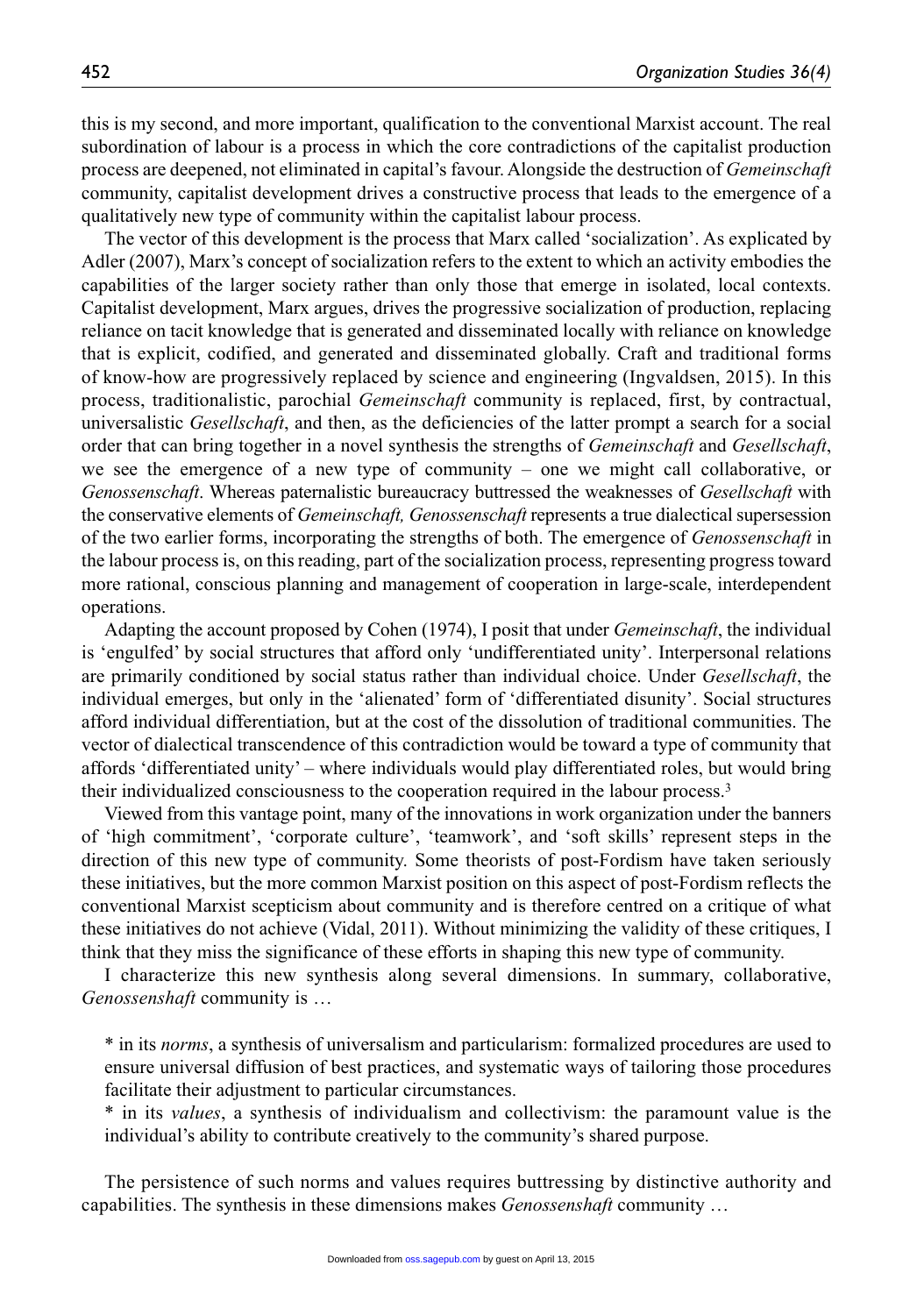\* in its *authority* structure, a synthesis of hierarchy and participation: bureaucratic hierarchies are used to ensure organization-wide consistency, but management styles, policy-setting, decision-making, and staff functions are participative and afford workers real influence.

\* in its capabilities, a synthesis of differentiation and integration: people have the skills and the incentives they need both to play specialized roles and to contribute actively to the integration of their specialized roles in pursuit of their shared purpose.

These features of collaborative, *Genossenschaft* community are not widespread in industry today, but they are visible in at least partial form in various innovation-oriented organizations (Adler, Kwon, & Heckscher, 2008; Heckscher, 2007; Heckscher & Adler, 2006). They are also consonant with Boltanski and Chiapello's (2005) portrait of the project *cité* and with Sennett's (2012) portrait of 'civility' as a form of sociability in contrast with *Gemeinschaft* 'solidarity'. Given the coexistence of socialization with valorization pressures, it is hardly surprising that these manifestations of collaborative community prove to be precarious. The Marxist thesis advanced here is not that this new form of community is sweeping across industry today, but rather this it is emerging as the new configuration of one pole of a real contradiction, of which the other pole is the persistence of the capitalist valorization imperative. The latter has not changed fundamentally, but the profound changes in the former mean that the basic contradiction of capitalist society is deepening and the form of the class struggle is evolving correspondingly.

## **Collaborative Community: An Illustration from Software Services**

In this section, I illustrate these features of collaborative, *Genossenschaft* community with data from a case study of a firm in the software services industry. Large-scale software systems represent, of course, only one type of innovation; other industries may suggest different models; but my account seems to parallel the results from a range of industries presented in Heckscher and Adler (2006): future research will be needed to test the generalizability of the characterization presented here.

I focus on a key vector of organizational change in software development – the Capability Maturity Model (CMM). (In Europe, a very similar initiative goes under the acronym SPICE ISO/ IEC 15504.) The CMM explicitly targets the craft model that predominated in the early years of software production. As software systems grew larger and more complex, the craft model faltered, and the proportion of projects that failed to meet their goals or failed entirely rose dramatically (Gibbs, 1994; Lieberman & Fry, 2001). In the 1980s, the U.S. Air Force studied 17 major software systems contracts and found that every one was late (by an average of 75%) and over budget (Humphrey, 2002). The 'chaos' in large-scale commercial sector projects was (and still is) in general even worse (Jones, 2002; Standish Group, 1994). In 1984, frustrated with such chaos, the U.S. Department of Defense (DoD) funded the Software Engineering Institute (SEI), based at Carnegie-Mellon University, to develop a model of a more reliable software development process. With the assistance of the MITRE Corporation, SEI developed the Capability Maturity Model, releasing a preliminary description in 1987 and the first official version (version 1.1) in 1991.

The development of the CMM illustrates the process of socialization in action: its development was an industry-wide learning process as a broad community of industry people helped shape it. Paulk (1995, p. 11) writes: 'Nearly 1000 external reviewers who were part of a "CMM Correspondence Group" had the opportunity to comment on the various drafts leading to CMM version 1.1. A CMM Advisory Board helped the SEI review and reconcile conflicting requests.' The software CMM was subsequently complemented by CMM tools for systems engineering, people management, and software acquisition. In 2000, several of these were integrated into a broader tool called CMM-Integration.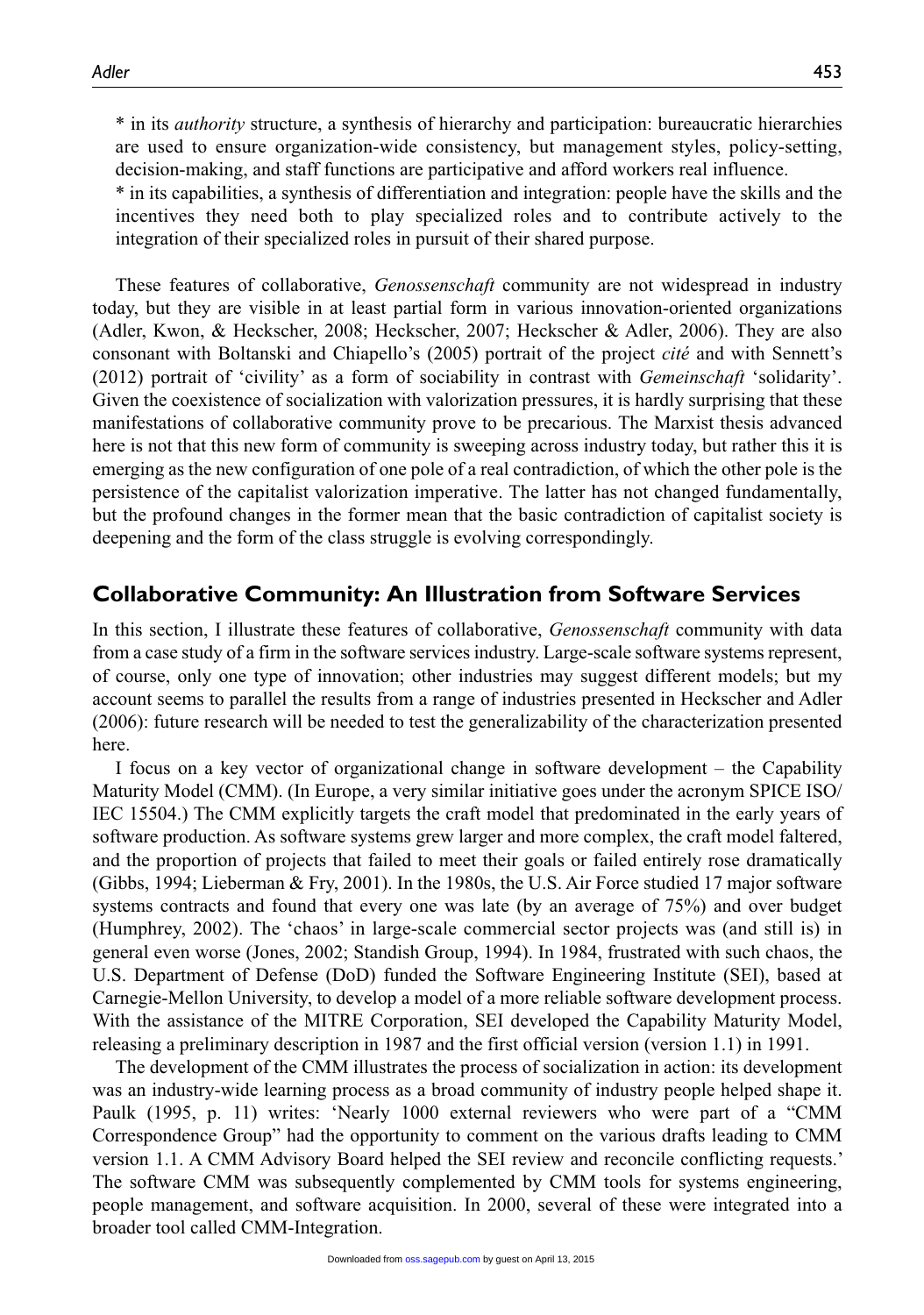My research focused on the software CMM. This CMM distinguishes five successively more 'mature' levels of process capability, each characterized by mastery of a number of Key Process Areas (KPAs) – see Table 1. The CMM belongs to a class of improvement approaches that focuses on 'process' rather than 'people'. It does not recommend any particular approach to organizational and behavioural issues: it focuses on the 'whats' and not the 'hows', leaving CMM users to determine their own implementation approach. Level 1 represents an ad hoc, craft approach. Level 2 represents the rationalization of the management of individual projects. At Level 3, standard processes are defined and used for the organization's entire portfolio of projects. Level 4 pushes rationalization even further, specifying mechanisms for quantifying the performance of the development process. Level 5 specifies systems for assuring the continuous improvement of that process. The philosophy underlying this hierarchy was inspired by Crosby's (1980) five stages of TQM maturity (Humphrey, 2002).

Early CMM assessments revealed a startlingly 'immature' state of software process: 80.3% of the 132 organizations assessed during 1987–1991 were found to be at Level 1, 12.1% at Level 2, with only 6.8% at Level 3, 1.4% at Level 4 and 0.8% at Level 5. Over the subsequent years, however, there appears to have been a significant shift, although it is difficult to tell given the changing and unrepresentative nature of the sample composed of organizations that volunteer for evaluation. Of the 1124 organizations assessed between 1998 and August 2002, 19.3% were at Level 1, 43.2% at Level 2, 23.4% at Level 3, 7.3% at Level 4 and 6.8% at Level 5 (Software Engineering Institute, 2004).

#### *Research methods*

The empirical research used in the present article was conducted in a large, US-based professional services firm, which I will call GCC. GCC was one of the largest software services firms in the world. Major players in this industry include Accenture, IBM, EDS, and CSC. In 2000, GCC's total sales exceeded \$9 billion. It employed around 60,000 people. GCC had experienced doubledigit annual revenue growth over most of the prior decade.

GCC was an innovation-oriented business. Most of the effort in the units I studied was devoted to the creation of new systems for their customers rather than maintaining existing systems, and these systems were often 'leading edge' in their complexity and sophistication. Over recent years, customer requirements had become more complex; new technologies and languages had been introduced at an accelerating rate; and the programs were pushed to show ever-greater flexibility in responding to new customer needs.

With the support of senior management, I conducted interviews with personnel in four 'programs' – I will call them A, B, C, and D – in GCC's Government Systems group during the course of 2002. Programs at GCC were organizational units devoted to long-standing, multi-project, client engagements. At the time of my research, Program A with a staff of 450 was at CMM Level 5; Program A's sister, Program B, with a staff of 275, was Level 3; Program C with a staff of 450 was almost Level 5 (it was certified Level 5 shortly after my study); and Program C's sister, Program D, with a staff of 470, was at Level 3. I interviewed 68 people at various hierarchical levels and in various functions in these four programs. Table 2 summarizes their roles. In the interview excerpts, these interviewees are identified by role, program affiliation, and identifying number. Note that unless otherwise indicated, roles are non-managerial. Interviewees listed as 'developers' worked in either systems engineering (developing system requirements) or software engineering (developing code to meet those requirements): unlike some other organizations, the personnel in these two groups had similar status and backgrounds. 'Managers' were responsible for specific functional departments, specific projects, or whole programs, as indicated.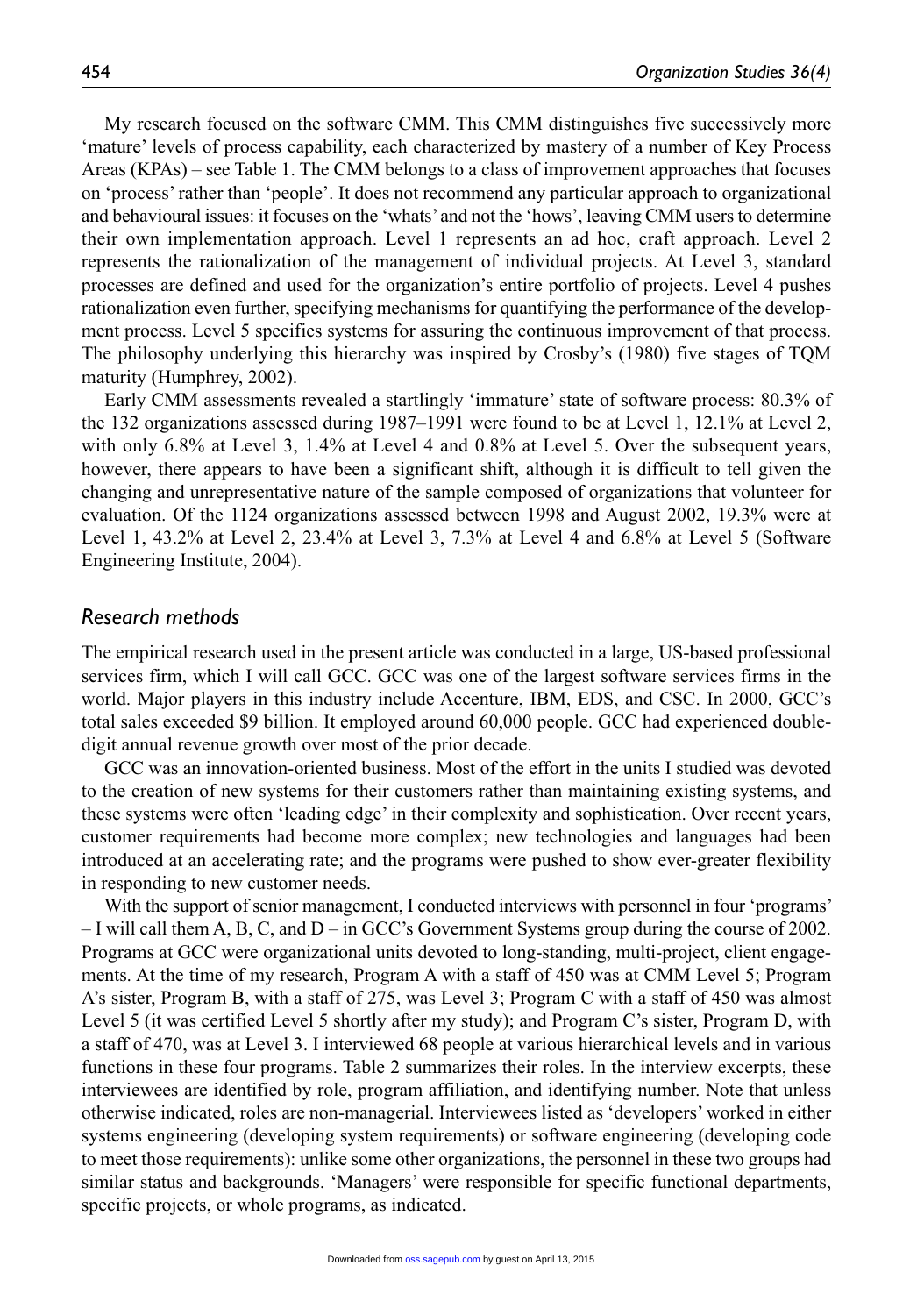| Level                      | Focus and description                                                                                                                                                                                                                                                                                                                                                                                             | Key process<br>areas                                                                                                                                                                                                                                                     | Distribution of appraised<br>organizations in: |                                       |
|----------------------------|-------------------------------------------------------------------------------------------------------------------------------------------------------------------------------------------------------------------------------------------------------------------------------------------------------------------------------------------------------------------------------------------------------------------|--------------------------------------------------------------------------------------------------------------------------------------------------------------------------------------------------------------------------------------------------------------------------|------------------------------------------------|---------------------------------------|
|                            |                                                                                                                                                                                                                                                                                                                                                                                                                   |                                                                                                                                                                                                                                                                          | 1987–1991<br>(132)<br>organizations)           | 2000-2004<br>(1543)<br>organizations) |
| Level I:<br><b>Initial</b> | <b>Competent people</b><br><b>and heroics:</b> The<br>software process is ad hoc,<br>occasionally even chaotic.<br>Few processes are defined,<br>and success depends on<br>individual effort and heroics.                                                                                                                                                                                                         |                                                                                                                                                                                                                                                                          | 80.0%                                          | 9.6%                                  |
| Level 2:<br>Repeatable     | Program management<br>processes: Basic program<br>management processes are<br>established to track cost,<br>schedule, and functionality.<br>The necessary process<br>discipline is in place to<br>repeat earlier successes<br>on programs with similar<br>applications.                                                                                                                                           | * software<br>configuration<br>management<br>* software quality<br>assurance<br>* software<br>subcontract<br>management<br>$\displaystyle{^*}$ software<br>project tracking<br>and oversight<br>$\displaystyle{^*}$ software<br>project planning<br>* requirements       | 12.3%                                          | 42.6%                                 |
| Level 3:<br>Defined        | <b>Engineering processes</b><br>and organizational<br>support: The software<br>process for both<br>management and engineering<br>activities is documented,<br>standardized, and integrated<br>into a standard software<br>process for the organization.<br>All programs use an<br>approved, tailored version<br>of the organization's<br>standard software process<br>for developing and<br>maintaining software. | management<br>* peer reviews<br>* intergroup<br>coordination<br>$\displaystyle{ }^*$ software<br>product<br>engineering<br>* integrated<br>software<br>management<br>* training<br>program<br>* organization<br>process<br>definition<br>* organization<br>process focus | $6.9\%$                                        | 30.1%                                 |
| Level 4:<br>Managed        | <b>Product and process</b><br>quality: Detailed measures<br>of the software process<br>and product quality are<br>collected. Both the software<br>process and products are<br>quantitatively understood<br>and controlled.                                                                                                                                                                                        | * software quality<br>management<br>* quantitative<br>process<br>management                                                                                                                                                                                              | 0.0%                                           | 8.6%                                  |

#### **Table 1.** The Capability Maturity Model.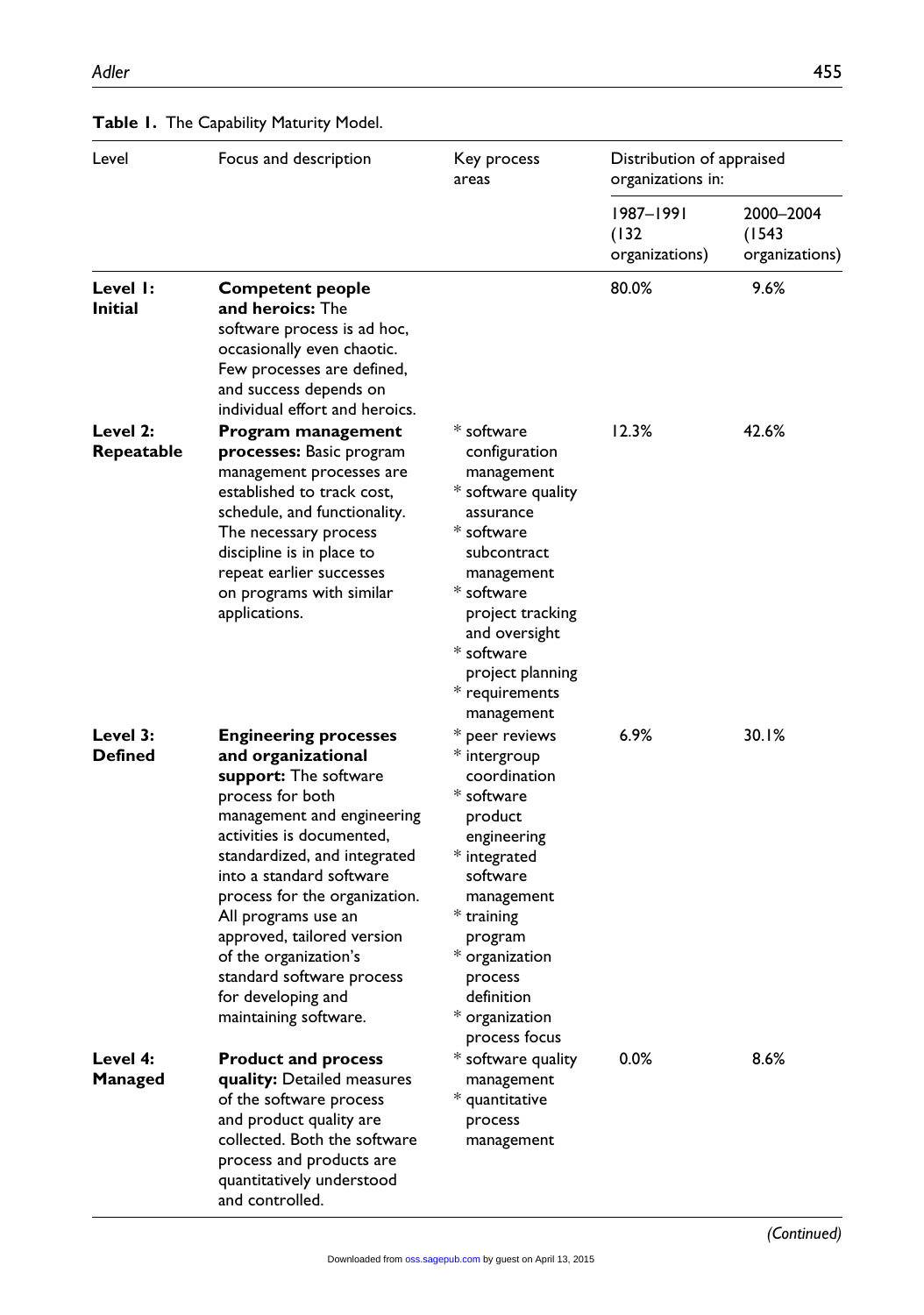| Level                         | Focus and description                                                                                                                                                          | Key process<br>areas                                                                             | Distribution of appraised<br>organizations in: |                                       |
|-------------------------------|--------------------------------------------------------------------------------------------------------------------------------------------------------------------------------|--------------------------------------------------------------------------------------------------|------------------------------------------------|---------------------------------------|
|                               |                                                                                                                                                                                |                                                                                                  | 1987-1991<br>(132)<br>organizations)           | 2000-2004<br>(1543)<br>organizations) |
| Level 5:<br><b>Optimizing</b> | <b>Continuous process</b><br>improvement:<br>Improvement is enabled<br>by quantitative feedback<br>from the process and from<br>piloting innovative ideas and<br>technologies. | * process change<br>management<br>* technology<br>change<br>management<br>* defect<br>prevention | 0.8%                                           | 9.6%                                  |

#### **Table 1.** (Continued)

Source: adapted from Paulk, 1995; Software Engineering Institute, 2004.

## **Table 2.** Interviewees.

| Role:                                      | Interviews in programs: |     |     |                |  |
|--------------------------------------------|-------------------------|-----|-----|----------------|--|
|                                            | A                       | в   |     |                |  |
| System developers/system engineers/testers |                         |     |     |                |  |
| Process engineers                          |                         |     |     |                |  |
| Department managers                        |                         |     |     |                |  |
| Project managers                           |                         |     |     |                |  |
| Program managers                           |                         |     |     |                |  |
| QA/CM                                      |                         |     |     |                |  |
| Training                                   |                         |     |     |                |  |
| Other support staff                        |                         |     |     |                |  |
| Total interviewees                         |                         | 15  | 15  | $\overline{2}$ |  |
| Total employee count                       | 460                     | 275 | 450 | 470            |  |

Interviews lasted approximately one hour. They were guided by a short, open-ended interview protocol that sought information on the interviewees' personal background, their work experience at GCC and how it compared to prior organizations, and their assessments of the GCC work process and the CMM. The interviews were tape-recorded and interviewees were assured anonymity. The recordings were transcribed, and edited versions were sent back to interviewees for review, correction, and further comment. I also consulted voluminous internal documentation from each of these programs as well as documents from corporate entities supporting them.

To put the interviews into comparative context, I relied on two types of data. First, two booklength studies of programmers describe in detail organization and work conditions in the earlier life of the industry (Greenbaum, 1979; Kraft, 1984). Second, many of my interviewees had worked in Level 1 or 2 organizations before joining GCC, and some of my interviewees had been with GCC long enough to recall conditions in GCC at similarly low CMM Levels.

The following four sections marshal this material to provide some illustrations of the key features of collaborative, *Genossenschaft* as it emerged in this context. They address in turn norms,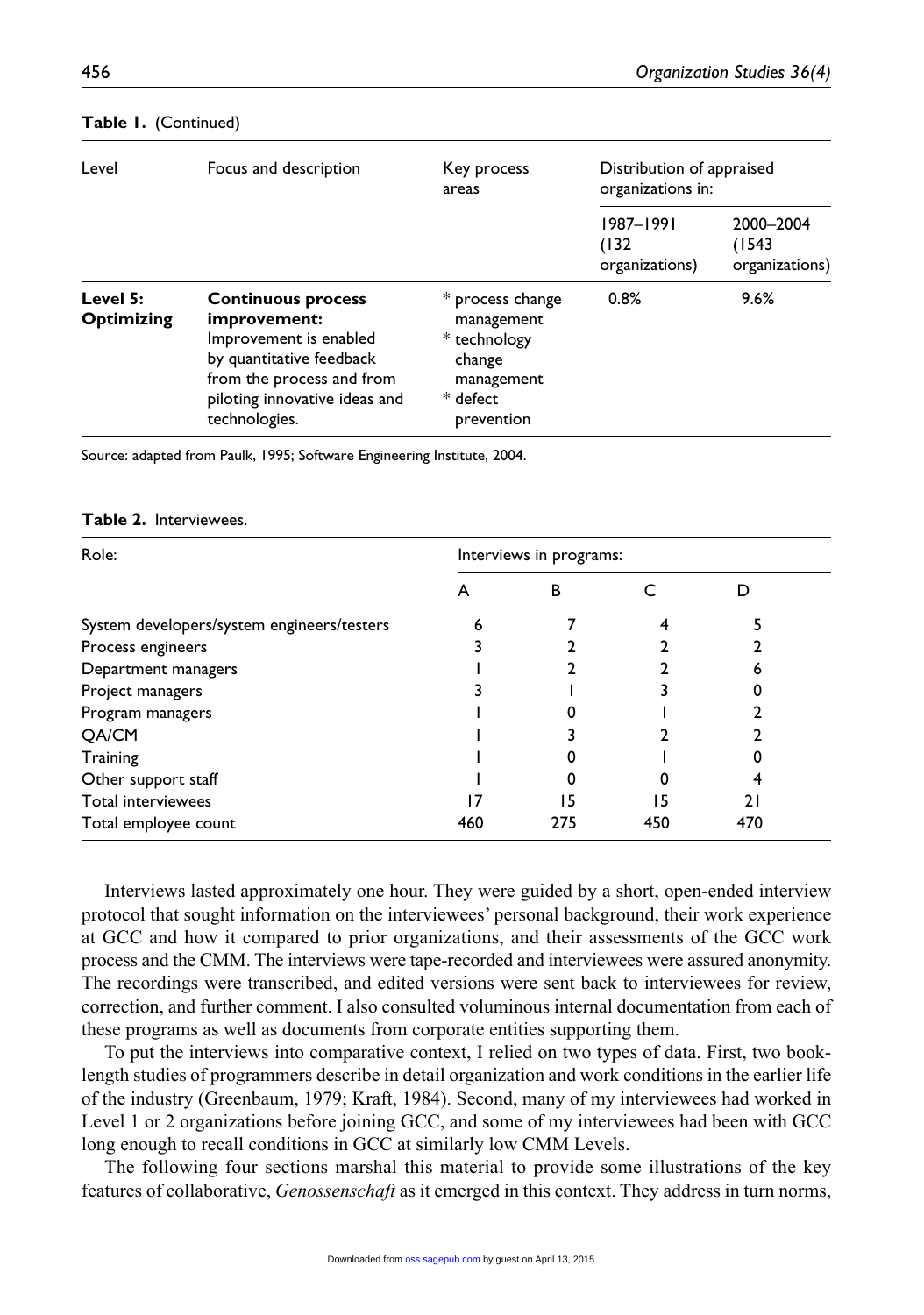values, authority and capabilities. I then discuss the contradiction between collaboration and valorization and the evolution of the class struggle in this setting.

## *Norms: Synthesizing universalism and particularism*

As the collective worker community becomes more socialized, the norms that shape its work practices are no longer those of a craft – particularistic, tacit, naturally emergent, grounded only in local experience, and mysterious to outsiders. Through formalization and standardization, these norms become universalistic, publicly available and debatable, social instead of private. However, under pressure to accommodate the uncertainties and context-sensitivity of the innovation process, these universalistic norms must be somehow synthesized with an appropriate degree of particularism. The following paragraphs trace the development of this synthesis at GCC.

In the early history of software, traditionalistic craft norms prevailed. Several GCC interviewees described the particularistic norms and the ad hoc organization of work that they experienced in Level 1 organizations prior to joining GCC. Their comments were consistent with Kraft's (1977, p. 56) characterization of programming in the 1960s: 'Programmers (and analysts) followed a logic and procedures which were largely of their own making'. Developers learned from their more senior colleagues the 'tricks of the trade'. There was a degree of collegiality here, but the collective worker was severely limited in its extent and in the scale and complexity of tasks it could take on. A veteran programmer described work in that period thus:

No one knew what was going on – certainly not the managers. But even the programmers and systems analysts were confused. There were no standards for doing anything – coding, testing, documenting – they were all done the way each person felt like it, or in fact, they were not done at all. […] Programmers never documented what it was their program was to do. It was the same with setting up testing procedures and test data. When the whole system was put together, we never knew if it really worked because nothing got written down. (Greenbaum, 1979, pp. 73–77)

Early efforts to bring this unruly process under control led at first to universalistic bureaucratic norms – ones that many developers experienced as alienating and coercive (the assessments on this score by Kraft, 1977, and Greenbaum, 1979, are echoed by Beirne, Ramsay, & Panteli, 1998; Friedman & Cornford, 1989; Prasad, 1998). This seems to have been the case at GCC. Discussing the Military Standards for software quality control that come into force at Program C in the mid-1980s – an early form of formalization – one GCC veteran said: '[Military Standard] 2167A was supposed to make coding a no-brainer' (Development manager, D-20). On the civilian side too, the initial experience with a highly formalized development process was top-down, oriented to conformance: 'most managers felt that it was just a matter of ensuring that people were implementing it' (Program manager, A-11). The results were not very satisfactory from a labour-process or valorizationprocess point of view: these early steps afforded little relief from escalating error rates and schedule and budget overruns.

However, by the time of my study a decade or more later, formalized procedures had not only become more elaborate but had also evolved toward a synthesis of universalism and particularism. Concerning universalism: developers at GCC were aware that their effectiveness was not only the result of their own individual effort and skill and of informally shared tricks of the trade, but also and increasingly the result of a social, rather than private, accumulation of working knowledge embodied in formalized, standardized processes. In the words of one developer:

When I got here I was kind of shocked. Right off, it was 'Here are your instructions', 'So what does this tell me?' 'It tells you how to do your job.' I thought I was bringing the know-how I'd need to do my job.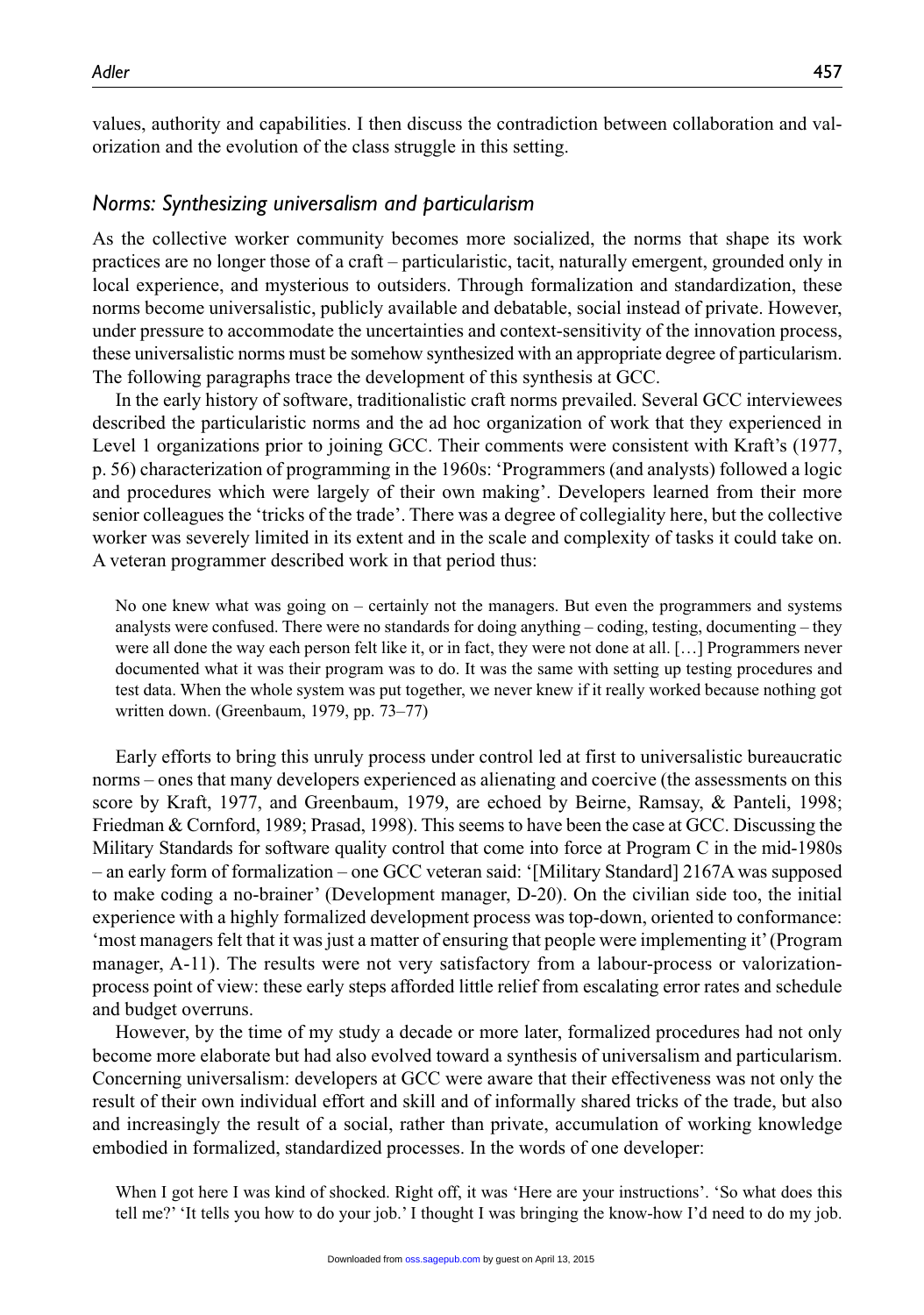But sure enough, you open up the Instructions, and they tell you how to do your job: how to lay the code out, where on the form to write a change request number, and so on. I was shocked. But I can see the need now. Now I'm just one of 30 or 40 other people who may need to work on this code … Now I can see that it makes things much easier in the long run. … By the time we see the Instructions, they've been through a lot of revision and refinement. So they're pretty much on target. (Developer, C-13)

Concerning particularism: formalization and standardization of work norms were extensive, but served primarily as tools to guide work and to be adjusted to fit the particular circumstances, rather than as universal rules used to control employees, assumed to be recalcitrant and unreliable. Through a formalized 'Tailoring Cycle', software development standards and procedures (known as 'S&Ps' in Program A) were modified for each project with the participation of the developers themselves (on a similar process at Motorola, see Fitzgerald, Russo, & O'Kane, 2003):

People have to be a part of defining the process. We always say that 'People support what they help create'. That's why the Tailoring Cycle is so important. As a project manager, you're too far away from the technical work to define the S&Ps yourself, so you have to involve … your key people. … It's only by involving them that you can be confident you have good S&Ps that have credibility in the eyes of their peers. (Project manager, A-8)

Tailoring allowed the formalized procedures to serve an 'enabling' rather than 'coercive' function (Adler & Borys, 1996). They thus were able to support rather than stifle innovation. This synthesis allowed the organization to bring more discipline to the innovation process without impairing its creativity:

You'll discover that even in very innovative projects, most of the tasks are ones you've done many times before. Then, for the tasks that are truly novel, you can still leverage your prior experience by identifying somewhat related tasks and defining appropriate guidelines based on those similarities. (Test, B-9, formerly with Program A)

## *Values: Synthesizing individualism and collectivism*

In the earlier history of software as described by Greenbaum, Kraft, and other scholars, programming resembled a craft in the lack of formalized, standardized techniques and in the widely shared ethos celebrating individual autonomy (Carmel, 1997). Greenbaum quotes one programmer:

After you've been doing it for a while, coding gets boring. Especially after they divide up the project into so many modules that you don't know what you're doing relative to the whole system. So partly it's to preserve our sanity – we do things our own way and don't document it. Anyway, documenting is the most boring part of all. (1979, p. 75)

As noted above, early efforts to bring software production under greater managerial control and improve the reliability of the software production process took a classically bureaucratic form, imposing universalistic standards, defined by experts, on programmers who were now merely hired staff. Kraft and Greenbaum document the difficulties experienced by software organizations in maintaining any loyalty among increasingly alienated programming staff.

However, by the time of my interviews, many developers at GCC expressed very different values, representing a synthesis of individualism and collectivism:

Developers want above all to deliver a great product, and the process helps us do that. What I've learned coming here is the value of a well thought-out process, rigorously implemented, and continuously improved.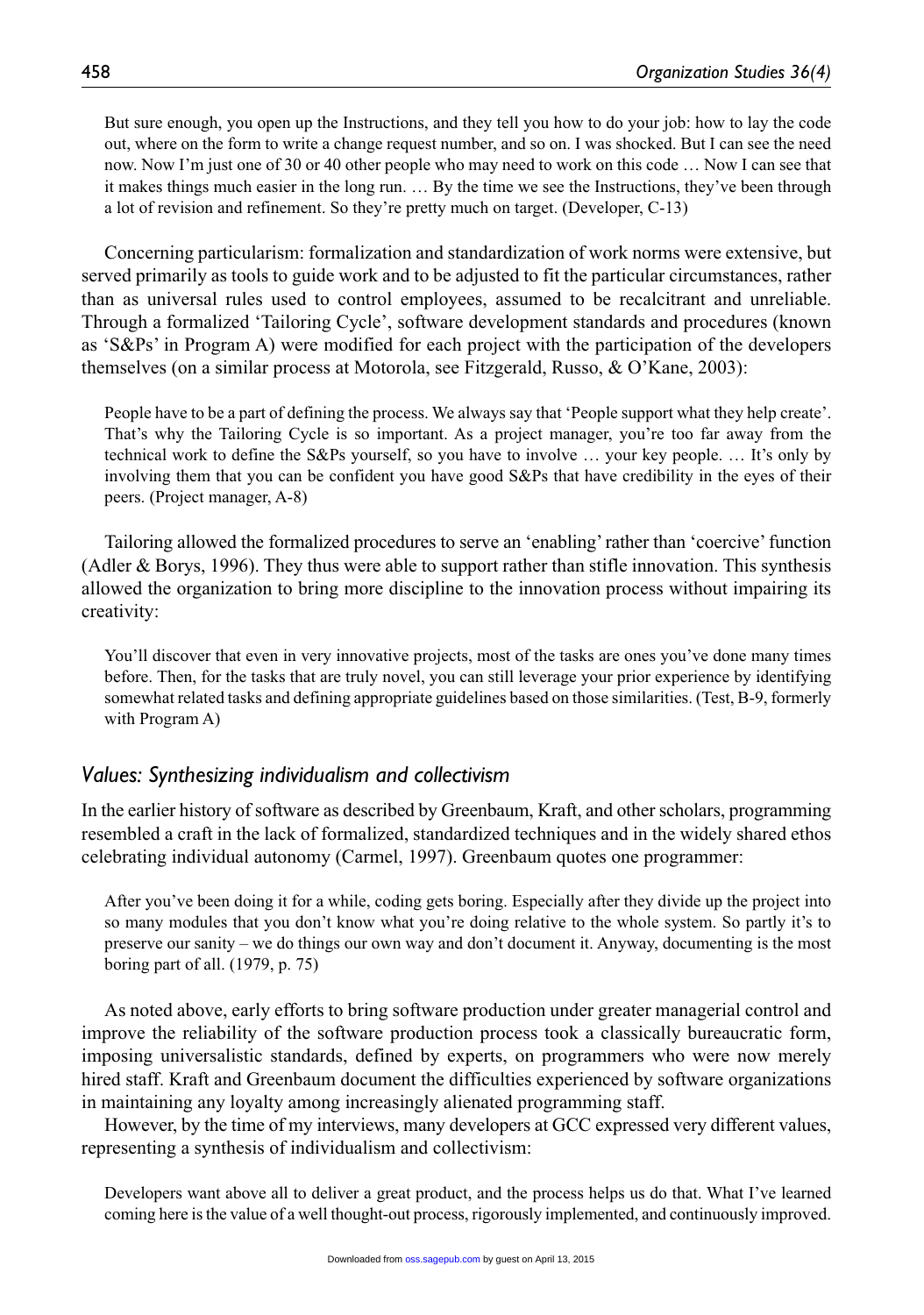It will really improve the quality of the product. In this business, you've got to be exact, and the process ensures that we are. You have to get out of hacker mode! (Developer, A-14)

What mattered to these GCC developers' identity was now not so much their individual autonomy as their ability to contribute effectively to a shared purpose – the use-value of their product. One interviewee expressed it this way:

Think of bridge-building. Back in the eighteenth century, there were some very beautiful bridges built, but quite a few of them collapsed because they were designed by artists without any engineering understanding. Software is like bridge-building. Software developers think of software as something of an art, and yes, you need that artistry, but you better have the engineering too. Developers often don't like the constraining rules, but the rules are necessary if you want to build complex things that have to work together. If you have only two or three people, you don't need all these rules. But if you have hundreds of people, the way we have here, then you need a lot of rules and discipline to get anything done. (Training, C-15)

Indeed, my interviews revealed a striking difference in tone between less mature programs, where individualistic values predominated, and more mature ones, where I found a synthesis of collectivistic concern for discipline and individualistic concern for creative contribution. This was evidenced in the way that 'we' often replaced 'I' as the subject of work in the more mature programs. Indeed, the ratio of mentions of 'we' to mentions of 'I' in my interview notes was 1.83 in Program A and 1.95 in Program C (the two Level 5 programs), and 1.29 in Program B and 1.44 in Program D (the two Level 3 programs). Interviewee B-7, a developer, presented an assessment that was particularly probative because her experience of a relatively mature process was recent:

A more mature process means you go from freedom to do things your own way to being critiqued. It means going from chaos to structure. It's a bit like streetball versus NBA basketball. Streetball is roughhousing, showing off. You play for yourself rather than the team, and you do it for the love of the game. In professional basketball, you're part of a team, and you practice a lot together, doing drills and playing practice games. You aren't doing it just for yourself or even just for your team: there are other people involved […]. You have to take responsibility for other people – your teammates – and for mentoring other players coming up. (Developer, B-7)

Most strikingly, developers at GCC were not resentful of the documentation burden they shouldered – typically one of the loudest complaints of developers in less mature organizations (e.g. Hodgson, 2004). Documentation was now seen as a natural part of one's job, since that job was interdependent with others for whom the documentation would be essential. Developers' sense of collective interdependence extended to an imagined relationship with previous and future developers and with other people who are working on the code. Numerous interviewees offered assessments similar to this one:

I think that our process – and even the paperwork part of  $it - is$  basically a good thing. My documentation is going to help the next person working on this code, either for testing or maintenance. And vice versa when I'm on the receiving end. (Developer, C-11)

#### *Authority: Synthesizing hierarchy and participation*

When programming resembled a craft, hierarchical control was limited, as we saw above, and software organizations had few specialized staff functions. In response to the productivity and quality problems created by the craft model, especially in larger projects, software organizations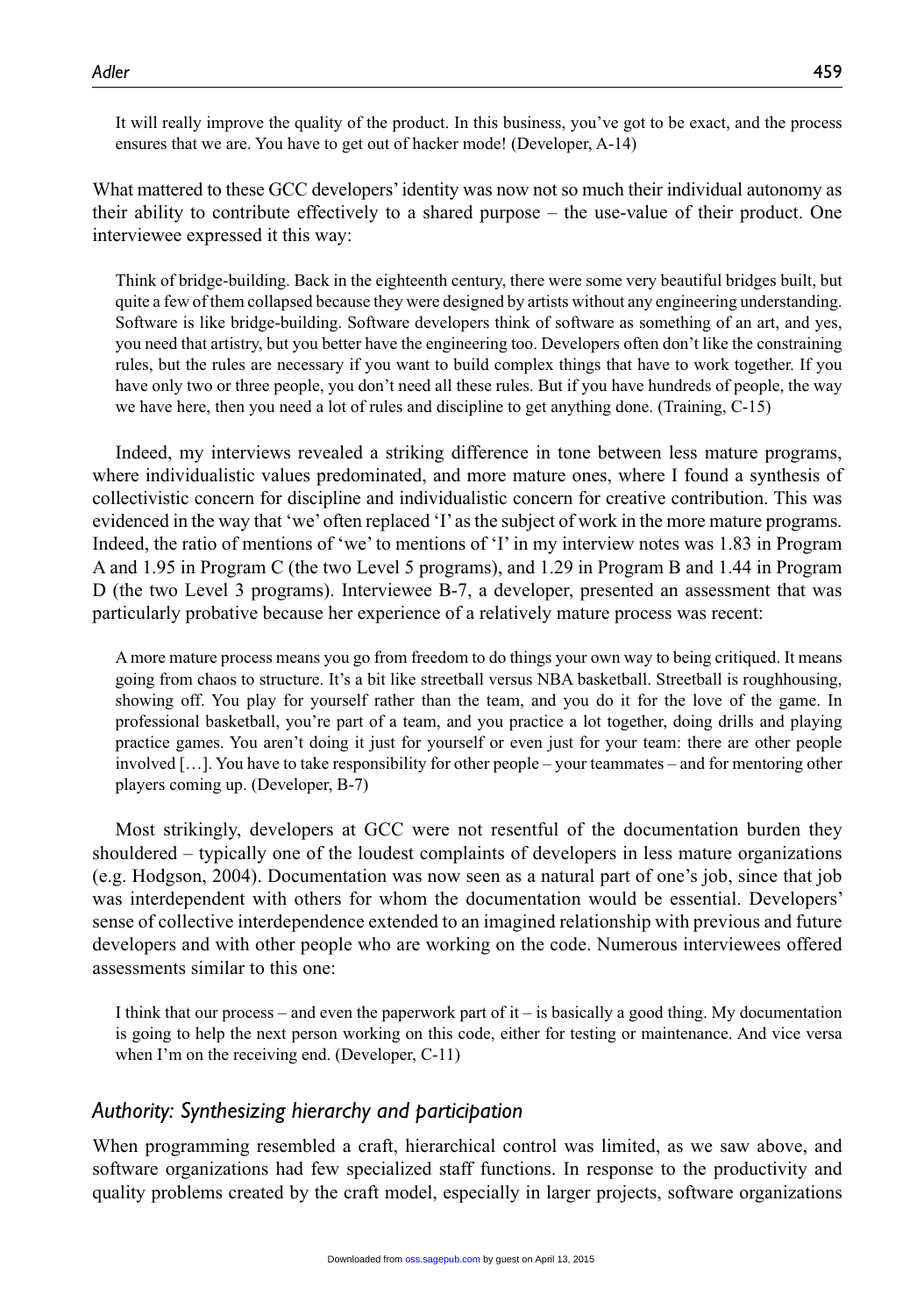attempted to assert hierarchical management control over methods and policies, creating new staff functions to design and impose these control systems. But this shift from *Gemeinschaft* to *Gesellschaft* did not yield the desired performance improvements. As a result, management's approach evolved towards a synthesis of hierarchy and participation:

The first phase, in the late 1980s, was conformance. We had developed our standard process – a big fat set of requirements and standards – and most managers felt that it was just a matter of ensuring that people were implementing it. The second phase, in the early 1990s, was enlightenment. This phase coincided with our big TQM push. We started getting working level people involved in improving things. The third phase, running between about 1994 and 1998, was empowerment. The word might sound trite to some people, but we had the process framework, and we had the involvement, so we were really ready to delegate more autonomy down to the projects and the tasks. (Program manager, A-11)

This new, collaborative synthesis of hierarchy and participation was visible at GCC in four aspects of the authority structure: management style, policy-setting, decision-making, and staff roles.

*Management style.* Managers at GCC were acutely aware that autocratic styles of management would cripple the collaboration the labour-process needed:

By and large, we haven't had too much difficulty bringing our managers around to this more collaborative approach. But we choose our project managers with an eye to their commitment to collaboration too. We did have a problem with one staff person. He had a very difficult relationship with the project people he was supposed to be helping. We got a lot of complaints that he was trying to force the projects to conform to his idea of how they should function. We tried to counsel him and get him to work in a more cooperative way. But he just wouldn't ease up. Eventually we just had to let him go. And we had quite a battle with one program manager when he wasn't picked to head a new project: we felt he just wasn't enough of a team manager. (Program manager, A-11)

Aware of this issue, management built systems to ensure that managers with coercive styles would be rapidly identified and their behaviour rectified:

We didn't initially have any questions on the employee survey about your boss. Frankly, people were worried that managers might retaliate. But now we do, and we find the data very useful in surfacing management problems. The earlier rounds of the survey did show some big communications problems in some groups. Counselling often helped, and in some cases, we moved people out to other positions. (Program manager, A-11)

*Policy-setting.* All four GCC programs had process improvement teams that included rank-and-file developers. Participation in these teams was more widespread in the more mature (higher level) programs. In the Level 5 Program C, for example, over 19% of the total developer staff had been actively involved at some time in the course of the prior 12 months in either the Software Engineering Process Group (SEPG) or one of the various process improvement teams working in conjunction with it. As estimated by key managers I interviewed about this, the corresponding proportion for Program A, the other Level 5 program, was similar, whereas in the two Level 3 programs, the proportions were much lower – approximately half that of their more mature counterparts.

*Decision-making.* The socialization of the authority structure was also visible in the bottom-up influence in situational decision-making. Process provided superior-subordinate relations with objective points of reference outside the dyadic interpersonal relationship. Several interviewees argued that this gave the subordinate more participation and power. This excerpt illustrates: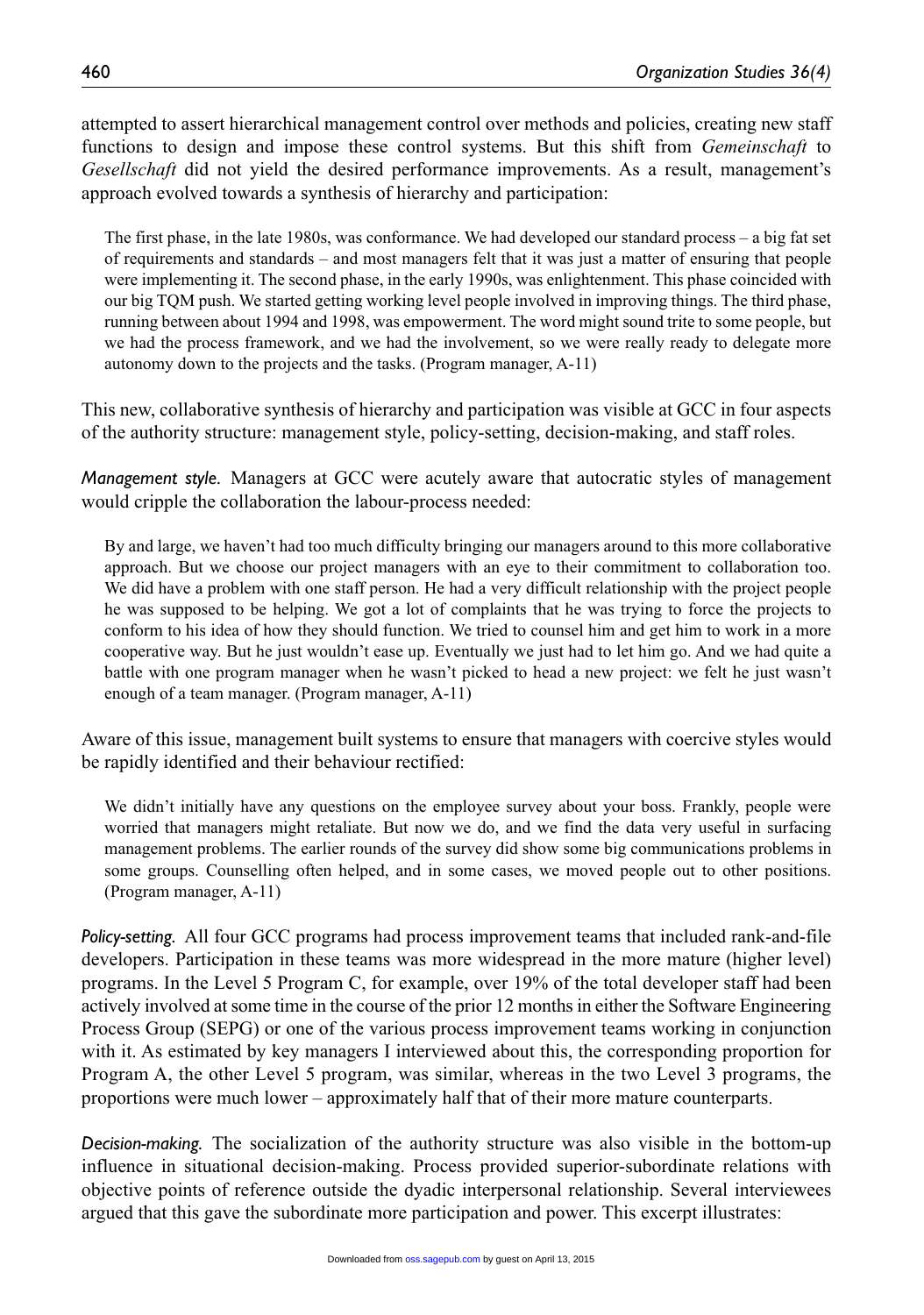Before I came to GCC, I worked for one of the most autocratic managers you can find. It was always, 'And I want that report on my desk by 5 p.m. today', with no explanation or rationale. Compared to that kind of situation, an organization with a more mature process leaves a lot less room for a manager to arbitrarily dictate how you should work and when work is due. And a more mature process also means that there are more formal review points, so any arbitrary autocratic behaviour by a manager will become visible pretty quickly. (Program manager, D-5)

*Staff functions.* As GCC's process became more mature, new staff functions such as Configuration Management and Process Engineering emerged. Programs A and B had created specialized staff groups for Process Engineering (PE), while Programs C and D folded this activity into an enlarged Quality Assurance (QA) function. By collecting and analysing data from the line organization's project work, these staff units could identify best practices and package them into models and standards for use by the developers. The overall structural configuration was thus characterized by powerful, specialized staffs. However, these staffs worked in a largely supportive manner, rather than dictating requirements to the line organization as assumed in many accounts of bureaucracy.

QA illustrates the new staff/line relations. (For discussion of the impact of process maturity on the role on Configuration Management, see Butler, Standley, Sullivan, & Turner, 2001: many of the same conclusions emerge.) In the past, QA was often remote from the daily work of developers, arriving on the scene at the end of the work cycle to audit the output. Staff/line relations were notoriously antagonistic. QA's role evolved with process maturity to (a) a greater focus on process quality rather than only product quality, (b) greater responsibility for infusing process rather than only auditing it, and (c) a closer and more collaborative relation with the line departments. QA's role in the Tailoring Cycle is a good example:

The process forces people out of their functional or module silos and into structured communication across those boundaries. QA, for example, gets a defined place in our reviews and our process improvement cycle. But QA is not a policeman! QA is there to help the project – help you identify the processes you need, tailor existing ones to your needs, learn that process, and do a check to see if you're using it. If I find a problem, it's my job to help the project work out how to address it and how I can help. (Quality assurance, B-5)

## *Capabilities: Synthesizing differentiation and integration*

In the early, craft years of programming, task specialization and horizontal functional differentiation were very limited, and developers enjoyed high levels of autonomy, task variety, and task identity. Greenbaum (1979, pp. 64–65) quotes a veteran programmer thus:

I remember that in the [nineteen-] fifties and early sixties I was a 'jack of all trades'. As a programmer I got to deal with the whole process. I would think through a problem, talk to the clients, write my own code, and operate the machine. I loved it – particularly the chance to see something through from beginning to end.

As software grew in scale and complexity, the division of labour became more complex, and coordination problems multiplied. Conflict was notoriously common in the relations between 'systems engineering' – the function responsible for analysing customer requirements – and 'software engineering' – responsible for translating those requirements into code. This conflict has often been construed by organizational researchers as reflecting Taylorism's split between conception and execution, since the former was often seen as more skilled, while the latter function was subject to efforts to simplify, deskill, and routinize (Greenbaum, 1979, pp. 68 ff.; Pettigrew, 1973).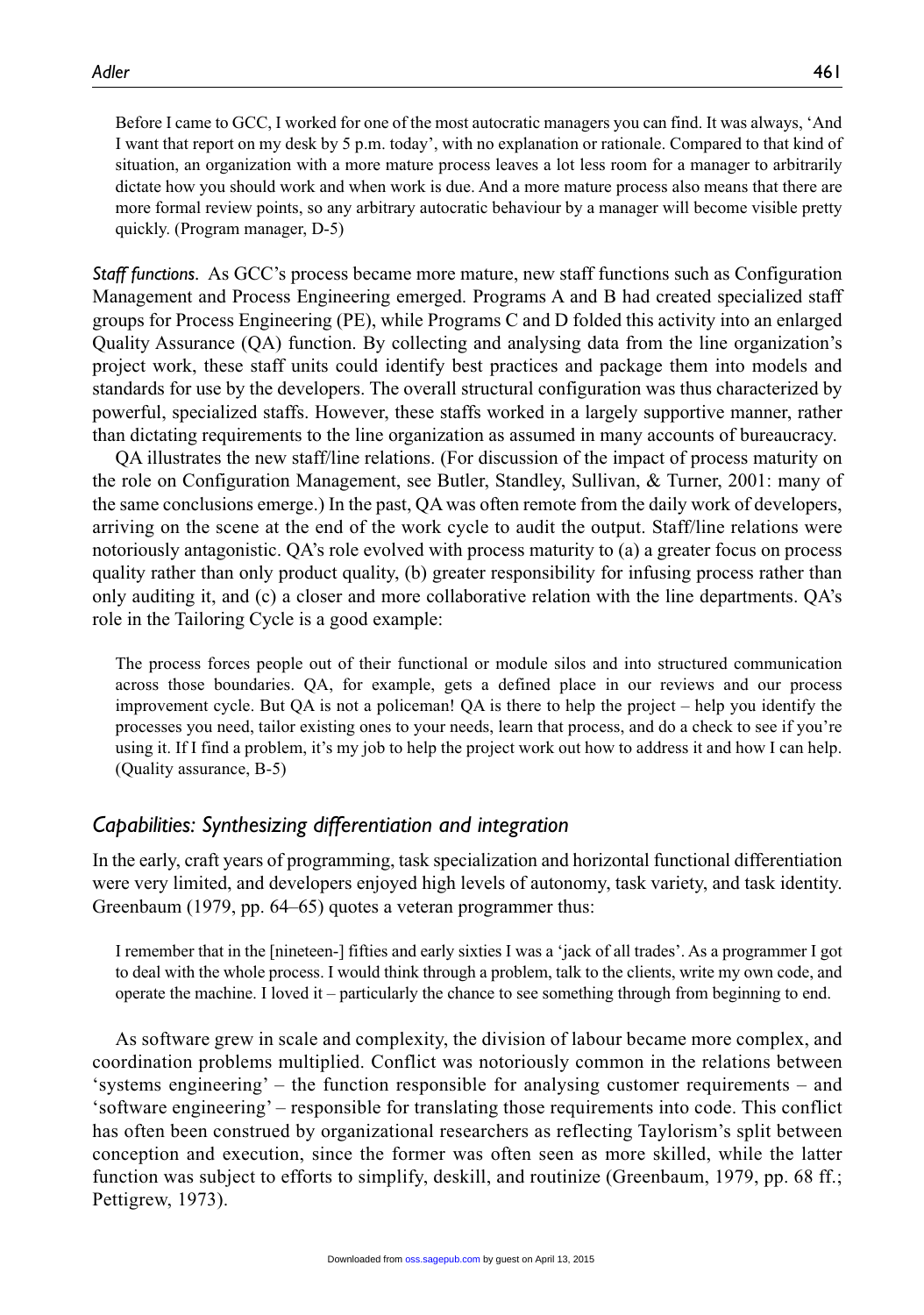In the subsequent years, as process became more mature, the status and skill levels of the two functions became more equal; there was considerable elaboration of various integrative mechanisms; and the coordination across groups became more rigorous and more collaborative. Mutual indifference or rivalry was replaced by active cooperation. The approach at Program C was typical of the intensity of coordination efforts and their collaborative form:

We actively work this issue [cross-department coordination between systems engineering and design engineering] in a variety of ways. First with reviews: we now try to establish requirements peer reviews, which include at least one representative from software engineering, on our projects. Second, with some clarification mechanisms: in addition to the reviews, software engineers review the requirements as part of the receipt/estimation process. […] Third, with requirements detail: we've found that the level of specificity of requirements can vary significantly from author to author, even within the same larger systems engineering group. Not surprisingly, there are fewer communication/understanding issues when the requirements are more detailed and consistent. Fourth, with teamwork: we've actively tried to promote the enhanced communication through using Integrated Product Teams comprising system and software engineers and test engineers. This has worked well when the group leadership skills are strong, facilitating communication and resolution of issues. Fifth, by location: we've also used co-location of systems and software engineers. This has enabled quick and easy communication – chats over the cubicle wall. (Process engineer, D-14, describing Program C)

This transition – from reliance on the formal hierarchy for integrating differentiated subunits to a more active engagement of everyone in that integration task – was also visible in relations between programming and testing functions:

Process means that people play more specialized, defined roles, but also that these specialists get involved earlier and longer as contributors to other people's tasks. If we analysed the way a coder uses their time, and compared it with comparable data from, say, 15 years ago, we'd find the coder doing less coding because of more automated tools. They'd be spending more time documenting their code, both as it was being built and afterwards in users' guides. They'd be spending more time in peer reviews. And they'd be spending more time in design meetings and test plan meetings. As for testers [...] now the testers are more involved in system concept definition and requirement definition activities. (Quality assurance, A-3)

This synthesis of differentiation and integration was supported by performance measurement and incentive systems that were designed to encourage everyone to work toward the goals of *both* the organization as a whole and their subunit rather than *only* their subunit. Moreover, these goals were framed in *both* use-value and exchange-value terms rather than *only* in exchange-value terms. In less mature organizations, performance measures focused on subunit exchange-value variables such as cost and expected completion dates: these simplistic measures rewarded individual 'heroics' rather than collaboration and discipline. As the GCC program grew in maturity, performance measures (and the associated incentives and promotion opportunities) expanded to include a broader range of metrics designed to encourage alignment with best practices in software management and not only end-results, and rewarding performance at the individual, team, and organization levels (see also Chrissis, Konrad, & Shrum, 2011).

#### *Collaboration versus valorization*

The socialization of labour process community – driving it from traditionalistic *Gemeinschaft*, via contractual *Gesellschaft*, to collaborative *Genossenschaft* – is stimulated by valorization pressures characteristic of the prevailing capitalist relations of production, as shown in the previous section;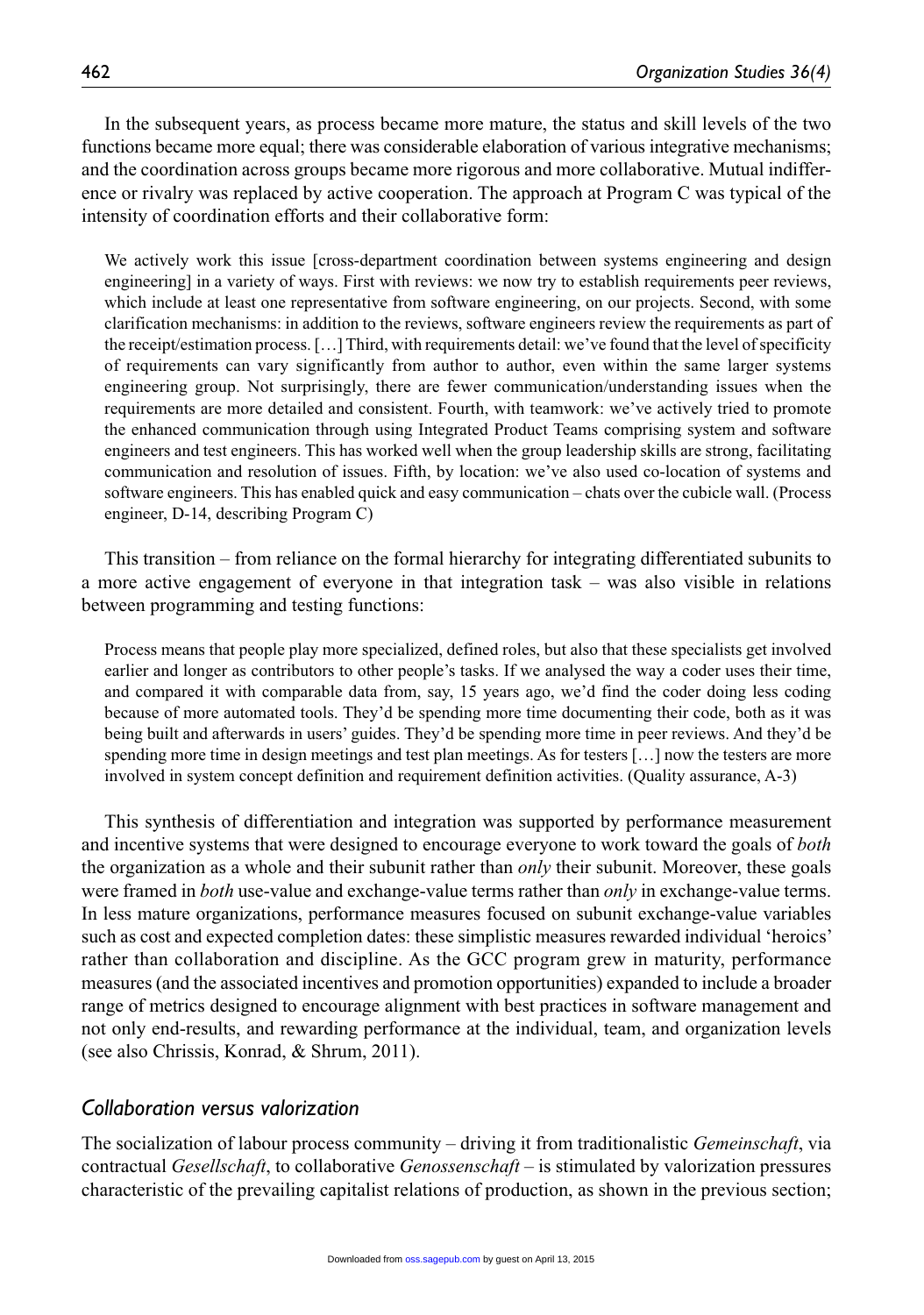First, GCC managers understood that process maturity required a high level of employee participation; however, the authority structure expressed not only a productive, coordination function but also the exploitative, wage relation. As a result, the authority structure was only partly aligned with the use-value requirements of software quality:

As I see it, GCC is a corporation, and that means it's run for the benefit of the major stockholders. So top management is incentivized to maximize dollar profits. Quality is only a means to that end, and in practice, quality sometimes gets compromised. I used to be a technical person, so I know about quality. But now I'm a manager, and I'm under pressure to get the product out – come what may. I just don't have time to worry about the quality of the product. I have a manager of software development under me who's supposed to worry about that. (Development manager, D-20)

The contradiction between profit (exchange-value) and quality (use-value) was particularly visible to the interviewees in the form of missed opportunities for process improvement. Many expressed frustration with the gap between the discipline demanded by mature process and the funding that senior management made available for the support functions and IT tools required by such maturity:

One key challenge [in pursuing process improvement] is maintaining buy-in at the top. Our top corporate management is under constant pressure from the stock market. The market is constantly looking at margins, but government business has slim margins. That doesn't leave much room for expenditures associated with process improvement – especially when these take two or three years to show any payoff. (Process engineer, C-14)

Second, the valorization imperative created a constant risk that managers would fall back on coercion. This aspect of the socialization/valorization contradiction was visible in the tension between, on the one hand, management's awareness of the importance of employee commitment and the firmness with which senior management treated instances of autocratic behaviour by managers, and on the other hand, the recurrent instances of coercion that escaped this control and called into play that firmness. The cases of a staff manager and a program manager were mentioned in an excerpt above; the case below is also instructive on the dilemmas facing management in this regard:

We really can't afford an autocratic style of leadership. The risk of losing critical people is too high. [...] We did have a pretty autocratic manager a while back in our software development organization. He had very strong technical skills and would often make decisions without consulting his staff. We heard a lot of complaints, and we saw some turnover too. But his technical skills made him very valuable to us, so we kept him on even after he offered to resign. We tried to get him to change his style, but he didn't, and eventually, after maybe two years of this, we just had to let him go. It was difficult. And he took a few loyal staff people with him too. (Program manager, D-5)

Third, the socialization of the labour process – particularly in this professional services sector – also involved a broadening of the collective worker across firms; but this productive exigency was in contradiction with the persistence of market competition at the core of the prevailing relations of production. This contradiction was particularly visible in Program B: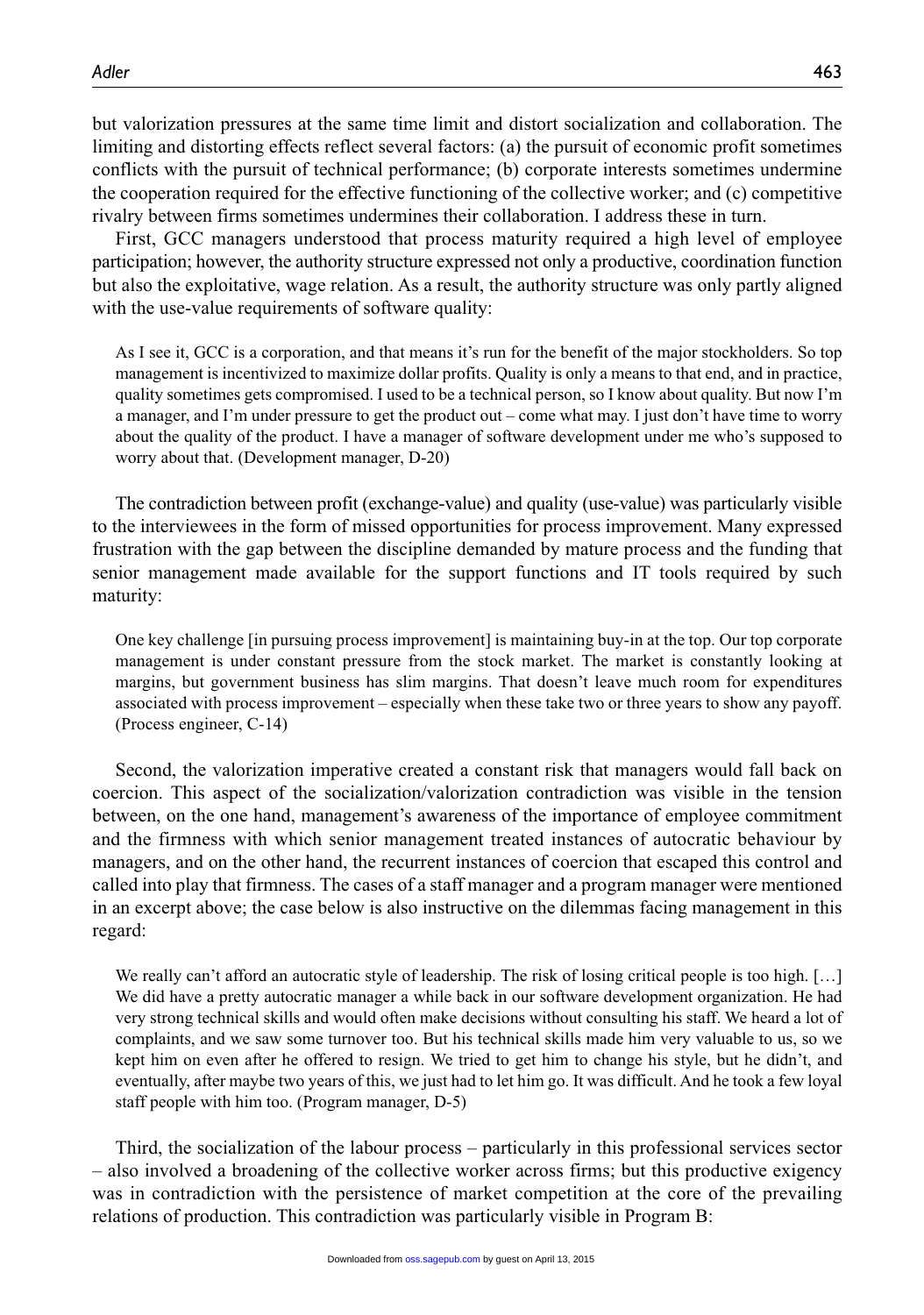The biggest problem here has been the customer and getting their buy-in. At Program A, our customer grew towards process maturity with us. Here [at Program B], we started with a less mature client. Some of the customer management even told us that they didn't want to hear about QA or our quality management system – they saw it as wasteful overhead. When you bid a project, you specify a budget for QA and so forth, but if they don't want to pay, you have a resource problem. […] On the Y2K project, the customer kept changing standards and deadlines. Basically, we were dealing with a pretty process-immature customer, and that made it difficult for us to build our process maturity. (Process engineer, B-13, formerly with Program A)

The process maturity effort within GCC also reflected this contradiction. On the one hand, pressures to conform to the CMM were sometimes helpful in prompting desired technical changes within GCC. On the other hand, part of the CMM effort was clearly 'ceremonial', and to that extent could lead to a decoupling between formal process and daily practice (as described by Meyer & Rowan, 1977). However, this contradiction, like the others just discussed, was not static – its form evolved over time as socialization progressed: while in the two Level 3 programs several interviewees commented that changing the process documentation did not always reflect changes in the way work was actually done, in the two Level 5 programs there were no such comments, even in response to probing in interviews, and despite the fact that the Level 5 requirements were far more comprehensive and detailed.

Program A illustrates how the structural features of capitalist relations of production undermined and limited collaboration. Due to unforeseen changes in their customer's priorities, Program A's volume of work had been reduced, and the valorization imperative forced GCC to cut its workforce from over 1600 to some 460. The result was a collapse of morale: the response rate to the annual employee attitude survey fell from an average of over 50% in prior years to 37% in 1997 and 15% in 1998–9. Even though these layoffs were managed under unusually compassionate policies, and even though these surveys revealed a very high rate of agreement (among the dwindling proportion of respondents) with the item 'I am treated fairly and understand why Program A is downsizing', engagement in process improvement activity declined. As one interviewee noted:

It's hard to convince people that improving the process will help us get or keep business. We had a worldclass process, and look what happened to us! Jobs in an organization like this depend a lot more on the vagaries of contracting than on our process excellence. (Department manager, A-6)

## *Deepening the contradiction, reshaping the class struggle*

Viewed in longer perspective, the socialization/valorization contradiction evolved in form – deepening, rather than dissolving it.4 In the earlier period of the software industry, valorization pressures stimulated efforts to replace craft with bureaucratic structures, as software organizations struggled to master the challenges of managing larger, more complex, software projects. However, these efforts were stymied by both technical and social factors. Technically, the industry lacked some key elements of the requisite technical infrastructure. They also lacked a viable management model because they saw rationalization in essentially coercive terms: as we saw in the excerpt quoted above, it 'was supposed to make coding a no-brainer'. Not surprisingly, software firms found their efforts blocked by programmers who saw this rationalization as a weapon against their autonomy. This is illustrated by Greenbaum's quote from a programmer in the 1970s:

What kind of job security would we have if we wrote everything down the way they wanted us to? We didn't like it when things got too out of control, but on the other hand would you see to it that your job was so standardized that it could be done by a monkey? (Greenbaum, 1979, p. 75)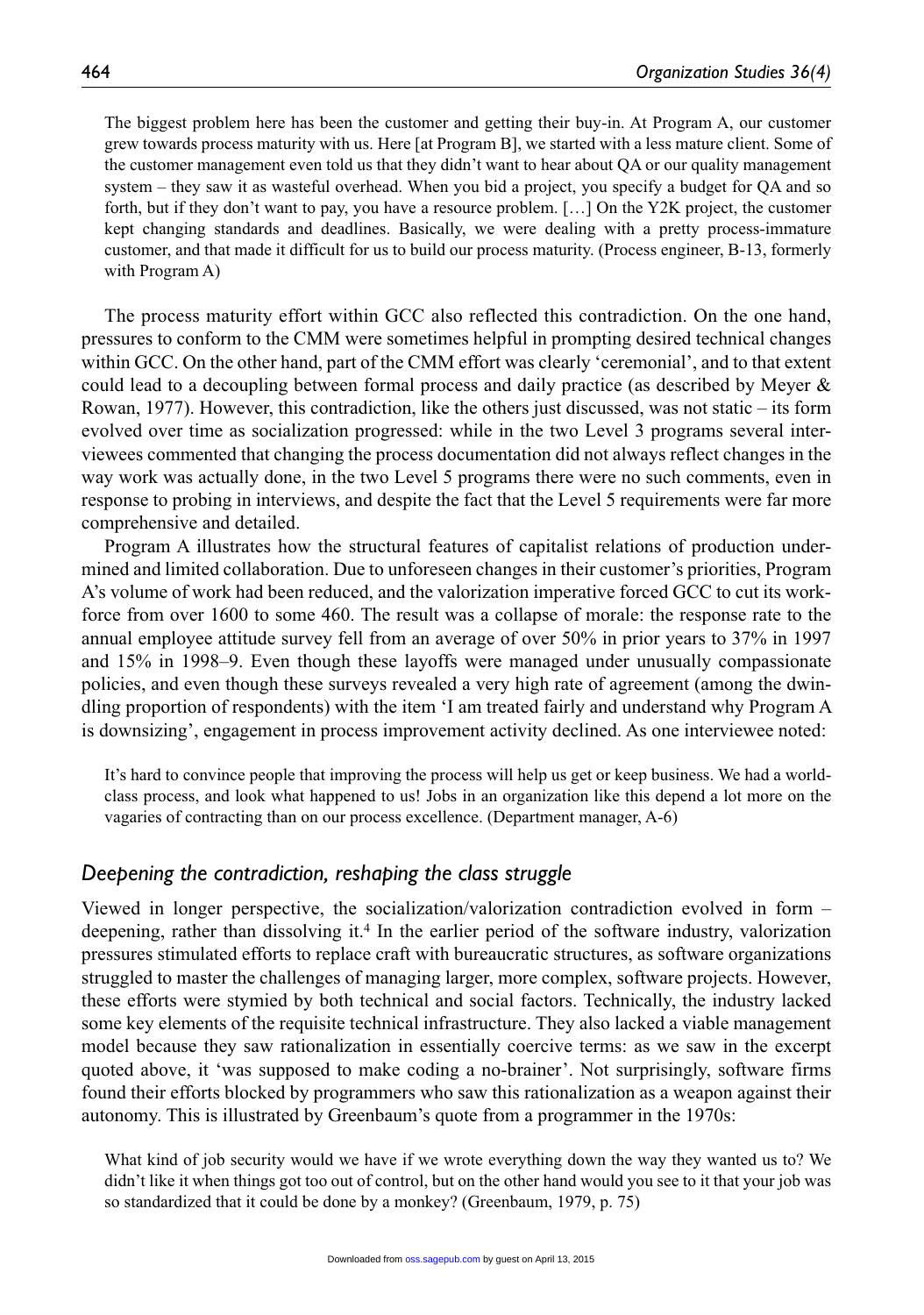The result was that coercive bureaucracy largely failed to solve the intensifying software crisis.

In the more recent period, in contrast, the CMM was recast, and now functioned less as a weapon and more as a tool. As such, the collective software worker could embrace it as a way to master their collective task, and it appears from the excerpts I have quoted above that it was accepted in just this way by many developers at GCC. As a result, the nature of class conflict in the software production process shifted from those created by individualistic developers defending their autonomy to those created by the fundamental structure of the capitalist enterprise and its subordination to the profit imperative. As evidenced in several interview passages quoted above, developers were now increasingly conscious that the key issue facing them was not how to preserve their individual autonomy or craft control, but a deeper one – of how to deal with the fetters on productive advance created by the capitalist form of enterprise. This awareness was expressed from numerous interviewees, in comments such as this:

We could do better at capturing and using lessons learned. We have all the vehicles for doing it  $$ presentations, newsletters, databases. But it takes time. And there are so many competing priorities. In the end, it's all about profit and meeting schedules! (laughs) (Project manager, A-8)

## **Conclusion: Communism Developing in the Heart of Capitalism**

This paper was motivated by the need to resolve two puzzles posed by the idea that community is important for innovation-oriented industry today. First, the traditionalism of *Gemeinschaft* community militates against innovation. Here, I argued that the form of community at work in at least some parts of innovation-oriented industry today is quite different from *Gemeinschaft*. Second, any idea of community seems to contradict what we know to be the conflictual character of the capitalist employment relation. Here, I argued that the contradiction was not a logical one, but a real one, evidenced in the tensions between an increasingly socialized labour process and the persistence of valorization pressures in the prevailing relations of production. My argument, in summary, has been that community is indeed developing in at least some sectors of industry, and that this community is taking an historically new form, one that represents a dialectical synthesis of *Gemeinschaft* and *Gesellschaft*, a form I proposed we might call *Genossenschaft*, or collaborative. I sketched the key features of this new form along four dimensions – norms, values, authority and capabilities – and illustrated these features with case data from a software services firm.

Obviously, some of these features are not entirely new: they can be seen in various cooperative endeavours that have historically been shielded from competitive and exploitative pressure, such as producer and consumer co-ops, artistic groups, independently funded research groups, and universities. My claim is that the collaborative type is now becoming more important within the heart of capitalist production, and that this is portentous.<sup>5</sup> Driven by the exigencies of capitalist production, collaborative community in the labour process has developed considerably compared with these other instances, embracing much larger and much more heterogeneous collectivities, and elaborating sophisticated systems for managing interdependent processes. And with its appearance within capitalist production, there is now a far more powerful force driving its diffusion, all the while limiting its development too.

I conclude by suggesting that this new form represents communism developing in the heart of capitalism. Insofar as the collective worker takes the collaborative, *Genossenschaft* form, it prefigures the communist ideal of a 'free association of producers'. This bald assertion may seem at first sight an overenthusiastic extrapolation; however, it is difficult to see how the communist ideal would differ in any substantial way from the norms and values whose contours I have just sketched. On the other hand, however, progress towards communist authority and capabilities is much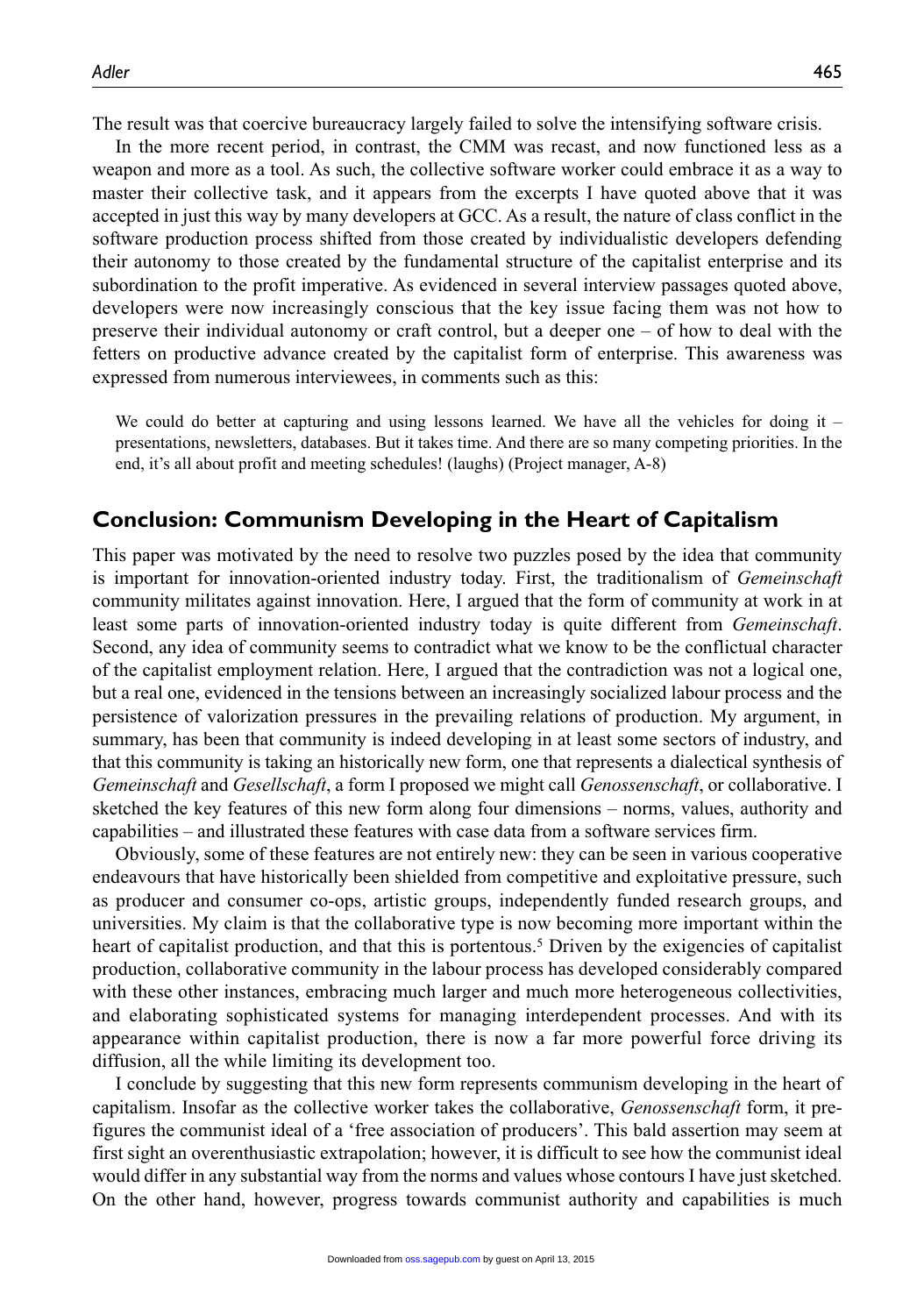slower. As concerns authority under communism, managers – insofar as a specialized management function would be needed in larger, more complex organizations – would surely be elected or rotated: at GCC, managers needed some real endorsement from below, but that is still a long way from election or rotation. As concerns the capabilities dimension: Marx suggested that communism would be based on the principle of 'from each according to their abilities, to each according to their needs' (Marx & Engels, 1959), but the GCC case reflected no such commitment. Notwithstanding this and other gaps, collaborative community, as we see it emerging tentatively in industry today, can be said to embody a rough sketch of a future society, and moreover, this tentative emergence appears to help create the new interconnections and new understandings that could help workers in their efforts to create that future.

The emergence of collaborative community in the collective worker coexists in a real contradiction with the persistence of the valorization imperative characteristic of capitalist relations of production. We therefore rarely see it in pure form, and where we do see it, it is typically fragmentary and corrupted by valorization pressures, and always precarious because it is constantly being undone by exploitation, market competition, and the concomitant periodic crises. Indeed, in real social structures, whether at a societal or an organizational level, community today is often most salient by its painful absence. Nevertheless, as the labour process becomes more complex and interdependent – as it becomes more 'socialized' – community in the collective worker evolves and the collaborative form of community begins to take shape.

Community among workers is forged, of course, not only in the labour process, but also in struggles prompted by the conflicting interests at the heart of capitalist relations of production, as collective solidarity in opposition to exploitation. As Marx and Engels argue in the *Communist Manifesto*, capitalist development brings workers together in larger, more integrated work processes; given the exploitative nature of relations of production, they attempt to form unions and parties to defend their interests; and the advancing forces of production in communications technology facilitate this struggle. However, labour-process community and class-struggle community are intertwined: changes in the form of labour-process community encourage a similar shift in the form of class-struggle community. Progressives often lament the ongoing demise of unions in so many countries; I share this dismay, but I would also argue that these unions have often been based on *Gemeinschaft* bonds of loyalty. And they have often been, as *Gemeinschaft* usually is, bound by common location in firms, which makes them ill-suited to a more mobile and globalized labour process. Or they have become *Gesellschaft* associations, merely instrumental for individual protection, and even less effective as instruments of class solidarity. New forms of worker association are needed to meet today's challenges – forms that are more truly collaborative in nature: workers' experience of collaborative community in the labourprocess might encourage new, collaborative forms of organization in the class struggle. 'Social movement' types of unionism might be understood as experiments of this kind (Seidman, 2011).

In both the labour-process and the class struggle, the collaborative community hypothesis seems consonant with Marx's assertion that:

[I]f we did not find concealed in society as it is the material conditions of production and the corresponding relations of exchange prerequisite for a classless society, then all attempts to explode it would be quixotic. (Marx, 1973, p. 159)

It would require a separate paper to explore the paths by which these attempts to explode the capitalist form of society could lead to a more advanced form. Nothing in the argument presented here indicates whether this path would be short or long, gradual and peaceful or more abrupt and perhaps violent. But the emergence of collaborative community in the labour-process does appear to strengthen some of the enabling conditions for some such transition.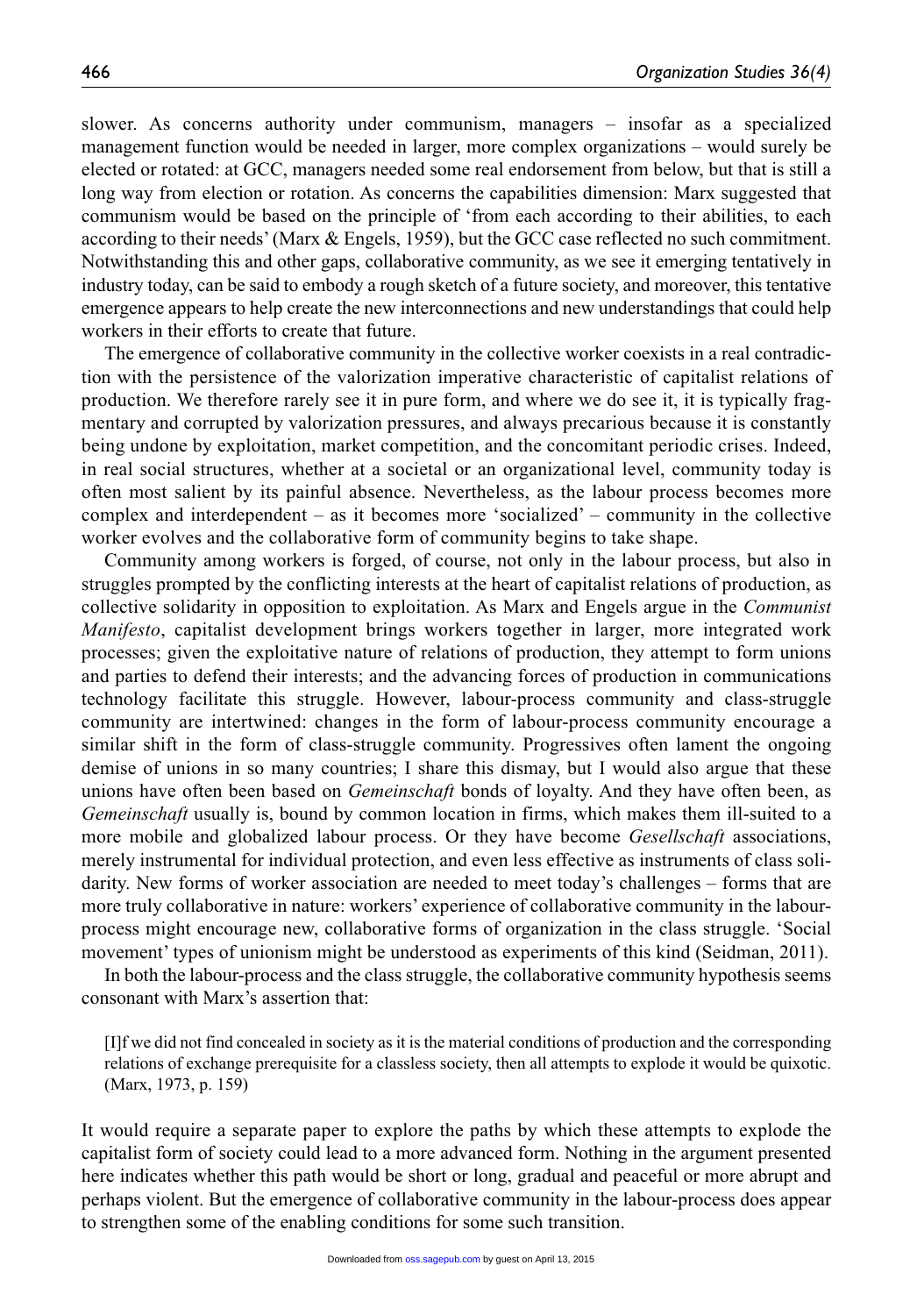## **Acknowledgements**

The arguments presented here were developed through a lengthy collaboration and dialogue with Charles Heckscher. Matt Vidal, Rick Delbridge, Paul Edwards, and other participants in the EGOS subtheme on Marxist organization studies offered valuable critiques along the way. I thank Iris Bosa for bringing the term Genossenchaft to my attention.

## **Funding**

This research received no specific grant from any funding agency in the public, commercial, or not-for-profit sectors.

## **Notes**

- 1. This dismissive view ignores at least five forms in which community operates in capitalist social formations: (a) pre-capitalist bonds of community that persist in some neighbourhoods, ethnic groups, and extended families; (b) new forms of community that emerge around national and religious identities; (c) community as forged in workers' and social movements' struggles against various forms of exploitation and domination; (d) the emergence of community in supportive and creative activities outside the direct control of capital; and (e) community within the capitalist labour process itself. More recently, writers with Marxist roots have addressed (a) and (b) (DeFilippis, Fisher, & Shragge, 2006); and a burgeoning literature in the 'post-workerist' spirit such as Hardt and Negri (2009) addresses (c) and (d); my argument focuses on (e). Note that Burawoy's article designates this missing object not as 'community' but 'society'; that latter term, however, is too broad, because society is often taken to mean the entire social system, inclusive of state, economy, civil society, and family. Burawoy uses 'civil society' as a synonym, but the latter too is confusing: for some writers, it includes the economic sphere, while for others it is distinct from both state and economy, and there is debate too over whether it includes the family or only refers to the sphere of public life. The term *community* may be unwieldy because of its manifold connotations and denotations, but it seems to be the best we have.
- 2. The more conventional reading interprets Marx's chapter in *Capital* on cooperation (1977, Ch. 13) as addressing a phase of industrial development that passes with the emergence of manufacture (Thompson, 1989, pp. 43–44). I read Marx as arguing that key features of this phase are enduring, structural features of the labour process: Marx writes that cooperation 'constitutes the starting point of capitalist production. This is true both historically and conceptually' (Marx, 1977, p. 439).
- 3. Marx writes: '[T]he communal relationship into which the individuals of a class entered, and which was determined by their common interests over against a third party, was always a community to which these individuals belonged only as average individuals, only insofar as they lived within the conditions of existence of their class – a relationship in which they participated not as individuals but as members of a class. With the community of revolutionary proletarians, on the other hand, who take their conditions of existence and those of all members of society under their control, it is just the reverse; it is as individuals that the individuals participate in it' (Marx & Engels, 1970. Pt. I, D).
- 4. I interpret Marx's discussion of the shift from formal to real subordination of labour as historically progressive, deepening rather than weakening the basic contradiction between forces and relations of production. In contrast, the conventional reading of Marx sees the basic contradiction not between forces and relations of production, but between classes, and sees the passage to real subordination as deepening that contradiction only in the sense that workers are even more ferociously opposed to their exploitation, now that this exploitation has stripped all dignity from their experience of work (Thompson, 1989, p. 52).
- 5. My argument is thus different from the 'post-workerist' argument that new forms of community are proliferating *outside* the realm of capitalist production (including the 'multitude' (Hardt & Negri, 2005), which displays some similarities with my collaborative form in its synthesis of individualism and collectivism). My argument also differs from theirs in that I follow Marx in assuming that surplus-value itself is only produced *within* the capitalist employment relation, even if this production relies – perhaps more than ever – on use-values (family care, freely-shared knowledge, land, air, water, etc.) appropriated from outside that production process (Smith, 2008).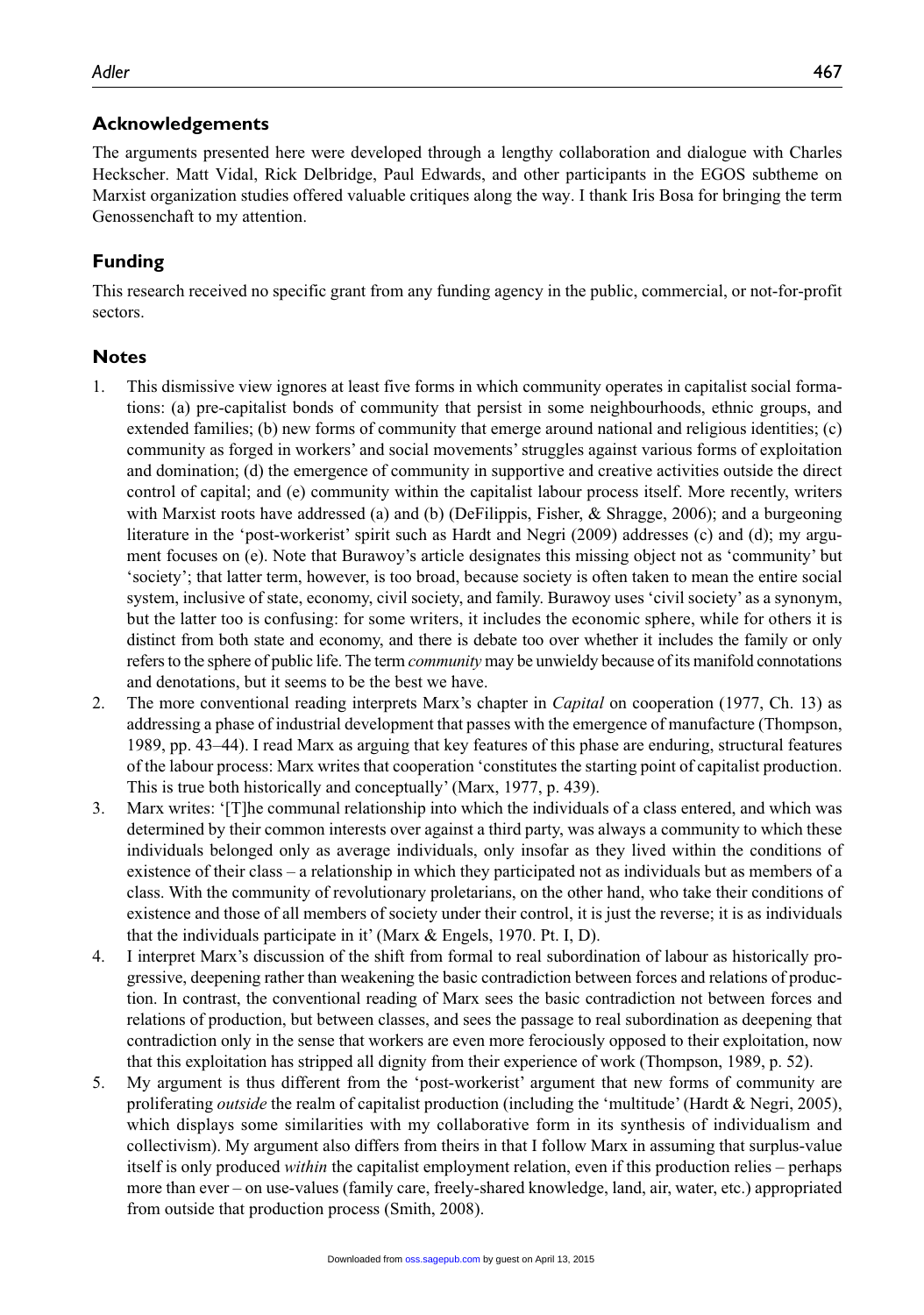#### **References**

- Adler, P. S. (2001). Market, hierarchy, and trust: The knowledge economy and the future of capitalism. *Organization Science*, *12*(2), 215–234.
- Adler, P. S. (2007). The future of critical management studies: A paleo-Marxist critique of labour process theory. *Organization Studies*, *28*(9), 1313–1345.
- Adler, P. S., & Borys, B. (1996). Two types of bureaucracy: Enabling and coercive. *Administrative Science Quarterly*, *41*(1), 61–89.
- Adler, P. S., Kwon, S., & Heckscher, C. (2008). Professional work: The emergence of collaborative community. *Organization Science*, *19*(2), 359–376.
- Alvesson, M., & Thompson, P. (2006). Post-bureaucracy. In S. Ackroyd, R. Batt, P. Thompson, & P. S. Tolbert (Eds.), *The Oxford handbook of work and organization* (pp. 485–507). New York: Oxford University Press.
- Beirne, M., Ramsay, H., & Panteli, A. (1998). Developments in computing work: Control and contradiction in the software labour process. In P. Thompson & C. Warhurst (Eds.), *Workplaces of the Future* (pp. 142–162). Houndsmill: Macmillan.
- Benkler, Y. (2006). *The wealth of networks: How social production transforms markets and freedom*. New Haven: Yale University Press.
- Boltanski, L., & Chiapello, E. (2005). *The new spirit of capitalism*. London: Verso.
- Braverman, H. (1974). *Labor and monopoly capital: The degradation of work in the twentieth century*. New York: Monthly Review.
- Brint, S. (2001). Gemeinschaft revisited: A critique and reconstruction of the community concept. *Sociological Theory*, *19*(1), 1–23.
- Brown, J. S., & Duguid, P. (2001). Knowledge and organization: A social-practice perspective. *Organization Science*, *12*(2), 198–213.
- Burawoy, M. (2003). For a sociological Marxism: The complementary convergence of Antonio Gramsci and Karl Polanyi. *Politics & Society*, *31*(2), 193–261.
- Burrell, G., & Morgan, G. (1979). *Sociological paradigms and organizational analysis*. London: Tavistock.
- Butler, T., Standley, V., Sullivan, E., & Turner, F. (2001). Software configuration management: A discipline with added value. Available at: <https://http://www.stormingmedia.us/74/7486/A748684.html> (accessed 17 July 2006).
- Calhoun, C. (1998). Community without propinquity revisited: Communications technology and the transformation of the urban public sphere. *Sociological Inquiry*, *68*(3), 373–397.
- Carmel, E. (1997). American hegemony in packaged software trade and the 'culture of software'. *The Information Society*, *13*(1), 125–142.
- Castells, M. (2011). *The rise of the network society: The information age: Economy, society, and culture* (Vol. 1). London: Wiley-Blackwell.
- Chatman, J. A., & Flynn, F. J. (2001). The influence of demographic heterogeneity on the emergence and consequences of cooperative norms in work teams. *Academy of Management Journal*, *44*(5), 956–974.
- Chrissis, M. B., Konrad, M., & Shrum, S. (2011). *CMMI for Development: Guidelines for Process Integration and Product Improvement*. Boston, MA: Pearson.
- Cohen, G. A. (1974). Marx's dialectic of labor. *Philosophy and Public Affairs*, *3*(3), 235–261.
- Cohendet, P., & Simon, L. (2008). Knowledge intensive firms, communities and creative cities. In A. Amin & J. Roberts (Eds.), *Community, economic creativity and organisation* (pp. 227–253). New York: Oxford University Press.
- Contu, A., & Willmott, H. (2003). Re-embedding situatedness: The importance of power relations in learning theory. *Organization Science*, *14*(3), 283–296.
- Crosby, P. (1980). *Quality is free*. New York: McGraw-Hill.
- d'Iribarne, P. (2003). The combination of strategic games and moral community in the functioning of firms. *Organization Studies*, *24*(8), 1283–1307.
- De Dreu, C.K. W., & West, M. A. (2001). Minority dissent and team innovation: the importance of participation in decision making. *Journal of Applied Psychology*, *86*(6), 1191.
- DeFilippis, J., Fisher, R., & Shragge, E. (2006). Neither romance nor regulation: Re-evaluating community. *International Journal of Urban and Regional Research*, *30*(3), 673–689.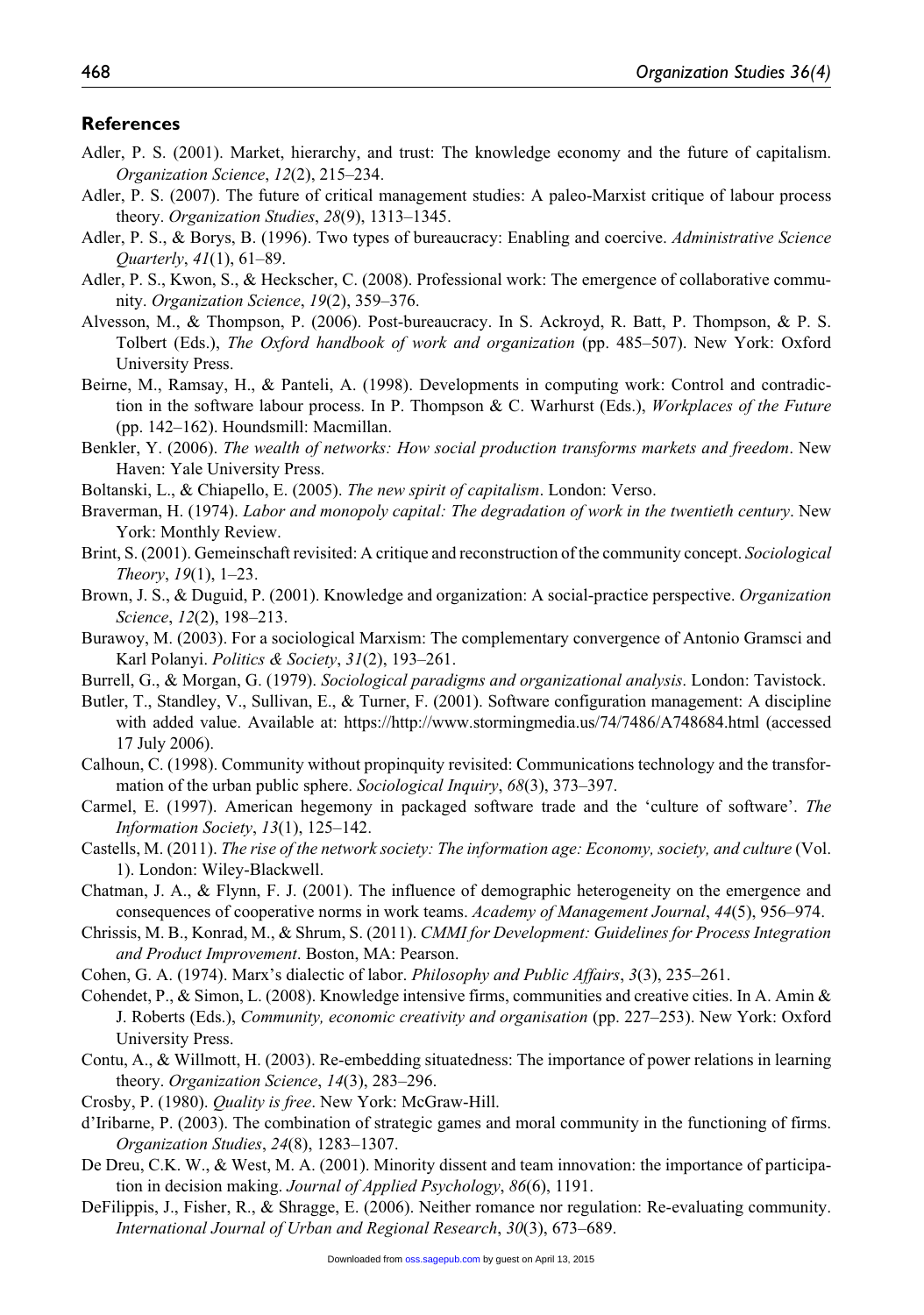Delanty, G. (2003). *Community: Key ideas*. London: Routledge.

- Delbridge, R. (2007). Explaining conflicted collaboration: A critical realist approach to hegemony. *Organization Studies*, *28*(9), 1347–1357.
- DiTomaso, N., Post, C., & Parks-Yancy, R. (2007). Workforce diversity and inequality: Power, status, and numbers. *Annual Review of Sociology*, *33*, 473–501.
- Djelic, M. L., & Quack, S. (2010). Transnational communities and governance. In M. L. Djelic & S. Quack (Eds.), *Transnational communities: Shaping global economic governance* (pp. 3–36). Cambridge: Cambridge University Press.
- Doel, C. (1999). Towards a supply-chain community? Insights from governance processes in the food industry. *Environment and Planning A*, *31*(1), 69–85.
- Edwards, R. C. (1979). *Contested terrain: The transformation of the workplace in the twentieth century*. New York: Basic.
- Eisenberger, R., Stinglhamber, F., Vandenberghe, C., Sucharski, I. L., & Rhoades, L. (2002). Perceived supervisor support: Contributions to perceived organizational support and employee retention. *Journal of Applied Psychology*, *87*(3), 565.
- Engels, F. (1978). Socialism: Utopian and scientific. In R. C. Tucker (Ed.), *The Marx-Engels reader* (pp. 683–717). New York: Norton.
- Engeström, Y. (1987). *Learning by expanding: An activity-theoretical approach to development research*. Helskinki: Orienta-Konsultit.
- Fitzgerald, B., Russo, N., & O'Kane, T. (2003). Software development method tailoring at Motorola. *Communications of the ACM*, *46*(4), 64–70.
- Friedman, A., & Cornford, D. (1989). *Computer systems development: History, organization and implementation*: New York: John Wiley & Sons.
- Gibbs, W. (1994). Software's chronic crisis. *Scientific American*, *271*(3), 72–81.
- Gläser, J. (2001). Producing communities as a theoretical challenge. *Proceedings of the Australian Sociological Association*, 1–11.
- Gramsci, A. (1971). *Selections from the prison notebooks of Antonio Gramsci*. London: Lawrence and Wishart.
- Granovetter, M. (1982). The strength of weak ties: A network theory revisited. In P. V. Marsden & N. Lin (Eds.), *Social structure and network analysis* (pp. 105–130). Beverly Hills: SAGE.
- Grant, R. M., & Baden-Fuller, C. (2000). Knowledge and economic organization: An application to the analysis of interfirm collaboration. In G. von Krogh, I. Nonaka, & T. Nishiguchi (Eds.), *Knowledge creation: A source of value* (pp. 113–150). Basingstoke: Macmillan.
- Greenbaum, J. M. (1979). *In the name of efficiency*. Philadelphia, PA: Temple University Press.
- Gulley, N., & Lakhani, K. (2010). The determinants of individual performance and collective value in privatecollective software innovation. *HBS Working Paper 10–065*.
- Haas, P. (2009). Introduction: Epistemic communities and international policy coordination. *International Organization*, *46*(01), 1–35.
- Hardt, M., & Negri, A. (2005). *Multitude: War and democracy in the age of empire*: New York: Penguin.
- Hardt, M., & Negri, A. (2009). *Commonwealth*. Cambridge, MA: Harvard University Press.
- Heckscher, C. C. (1996). *White-collar blues: Management loyalties in an age of corporate restructuring*. New York: Basic Books.
- Heckscher, C. (2007). *The collaborative rnterprise*. New Haven, CT: Yale University Press.
- Heckscher, C., & Adler, P. (2006). *The firm as a collaborative community: Reconstructing trust in the knowledge economy*. New York: Oxford University Press.
- Hillery, G. A. (1955). Definitions of community: Areas of agreement. *Rural Sociology*, *20*(2), 111–123.
- Hodgson, D. (2004). Project work: The legacy of bureaucratic control in the post-bureaucratic organization. *Organization*, *11*(1), 81–100.
- Humphrey, W. (2002). Three process perspectives: Organizations, teams, and people. *Annals of Software Engineering*, *14*(1), 39–72.
- Ingvaldsen, J. (2015). Organizational learning: Bringing the forces of production back in. *Organizaiton Studies*.
- Jacoby, S. M., & Taras, D. G. (1997). *Modern manors: Welfare capitalism since the New Deal*: London: Wiley Online Library.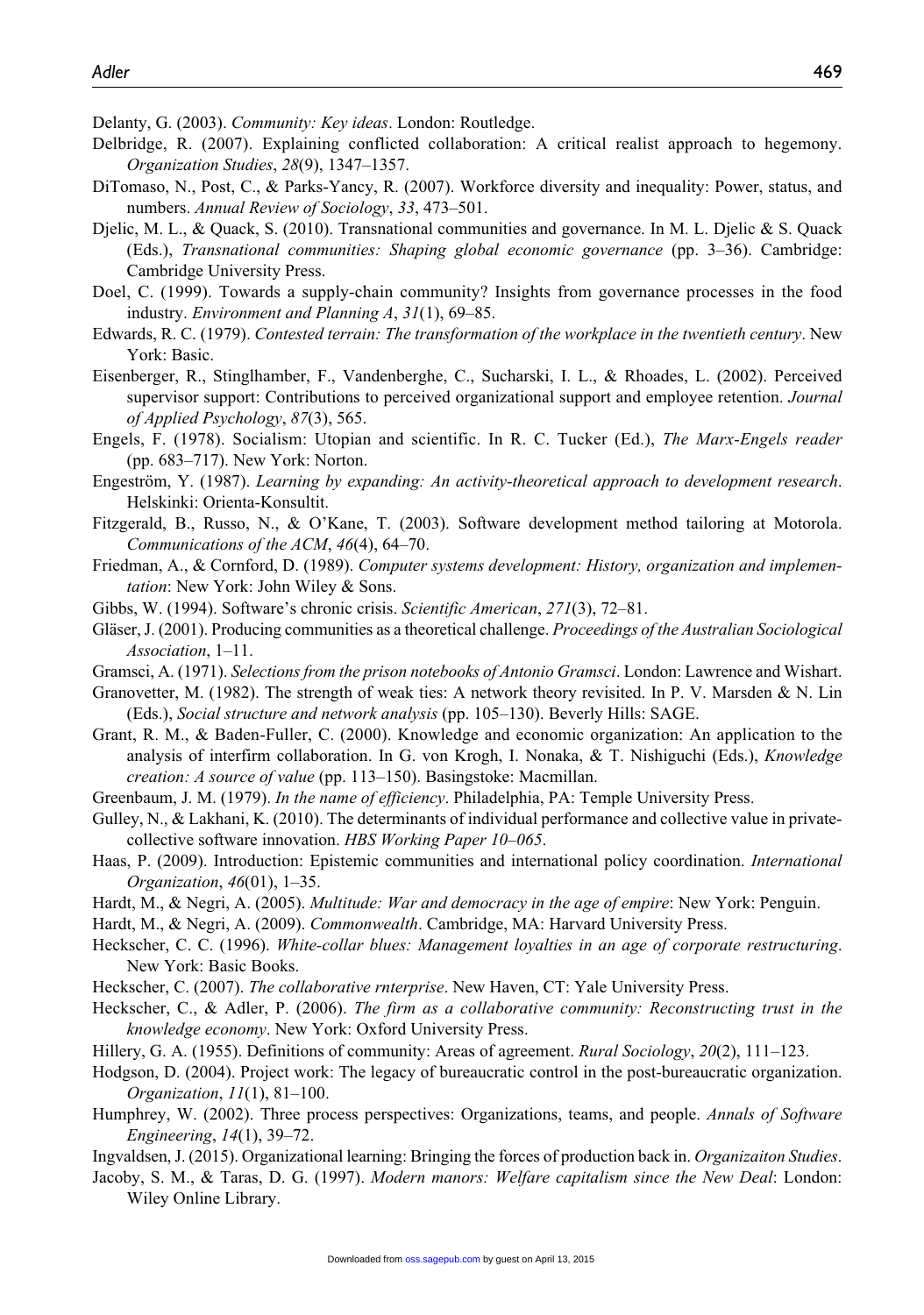- Jehn, K., Greer, L., Levine, S., & Szulanski, G. (2008). The effects of conflict types, dimensions, and emergent states on group outcomes. *Group Decision and Negotiation*, *17*(6), 465–495.
- Jones, C. (2002). Defense software development in evolution. *Crosstalk*, 26–29.
- Keller, R. T. (1997). Job involvement and organizational commitment as longitudinal predictors of job performance: A study of scientists and engineers. *Journal of Applied Psychology*, *82*(4), 539–545.
- Kraft, P. (1984). *Programmers and managers: The routinization of computer programming in the United States*. New York: Springer-Verlag.
- Kruckeberg, D., & Starck, K. (2004). The role and ethics of community building for consumer products and services. *Journal of Promotion Management, 10*(1–2), 133–146.
- Lieberman, H., & Fry, C. (2001). Will software ever work? *Communications of the ACM*, *44*(3), 122–124.
- Lindkvist, L. (2005). Knowledge communities and knowledge collectivities: A typology of knowledge work in groups. *Journal of Management Studies*, *42*(6), 1189–1210. DOI: 10.1111/j.1467–6486.2005.00538.x.
- Mahowald, M. B. (1973). Marx's Gemeinschaft: Another interpretation. *Philosophy and Phenomenological Research*, *33*(4), 472–488.
- Marx, K. (1971). *A contribution to the critique of political economy*. London: Lawrence and Wishart.
- Marx, K. (1973). *Grundrisse: Foundations of the critique of political economy* (M. Nicolaus, Trans.). Harmondsworth: Penguin.
- Marx, K. (1977). *Capital, Vol. 1*. New York: Vintage.
- Marx, K. (1989). First draft of letter to Vera Zasulich (written March 1881). In *Marx/Engels collected works* (Vol. 24, p. 346). New York: Progress Publishers.
- Marx, K., & Engels, F. (1959). *Critique of the Gotha programme*. Moscow: Foreign Languages Publishing House.
- Marx, K., & Engels, F. (1970). *The German ideology, Vol. 1*. Moscow: International Publishers Co.
- McAlexander, J. H., Schouten, J. W., & Koenig, H. F. (2002). Building brand community. *The Journal of Marketing*, *66*(1), 38–54.
- Megill, K. A. (1970). The community in Marx's philosophy. *Philosophy and Phenomenological Research*, *30*, 382–393.
- Meiksins, P., Smith, C., & Berner, B. (1996). *Engineering labour: Technical workers in comparative perspective*. London: Verso Books.
- Meyer, J. W., & Rowan, B. (1977). Institutionalized organizations: Formal structure as myth and ceremony. *American Journal of Sociology*, *83*, 340–363.
- Morrison, P. D., Roberts, J. H., & Von Hippel, E. (2000). Determinants of user innovation and innovation sharing in a local market. *Management Science*, *46*(12), 1513–1527.
- Muniz Jr, A. M., & O'Guinn, T. C. (2001). Brand community. *Journal of Consumer Research*, *27*(4), 412–432.
- Ng, T. W. H., Feldman, D. C., & Lam, S. S. K. (2010). Psychological contract breaches, organizational commitment, and innovation-related behaviors: A latent growth modeling approach. *Journal of Applied Psychology*, *95*(4), 744.
- Nooteboom, B. (2008). Cognitive distance in and between COPs and firms: Where do exploitation and exploration take place, and how are they connected? In A. Amin & J. Roberts (Eds.), *Community, economic creativity, and organization* (pp. 123–147). New York: Oxford University Press.
- O'Mahony, S., & Lakhani, K. R. (2011). Organizations in the shadow of communities. *Research in the Sociology of Organizations*, *33*, 3–35.
- O'Reilly, C. A., III, Chatman, J., & Caldwell, D. F. (1991). People and organizational culture: A profile comparison approach to assessing person-organization fit. *Academy of Management Journal*, *34*(3), 487–516.
- Ouchi, W. G. (1980). Markets, bureaucracies, and clans. *Administrative Science Quarterly*, *25*(1), 129–141.
- Ouchi, W., & Barney, J. B. (2004). An interview with William Ouchi. *The Academy of Management Executive (1993–2005)*, 108–116.
- Page, S. (2008). *The difference: How the power of diversity creates better groups, firms, schools, and societies*. Princeton, NJ: Princeton University Press.
- Paulk, M. C. (1995). The evolution of the SEI's capability maturity model for software, software process: Improvement and practice. *Software Process: Improvement and Practice*, *1*, 3–15.